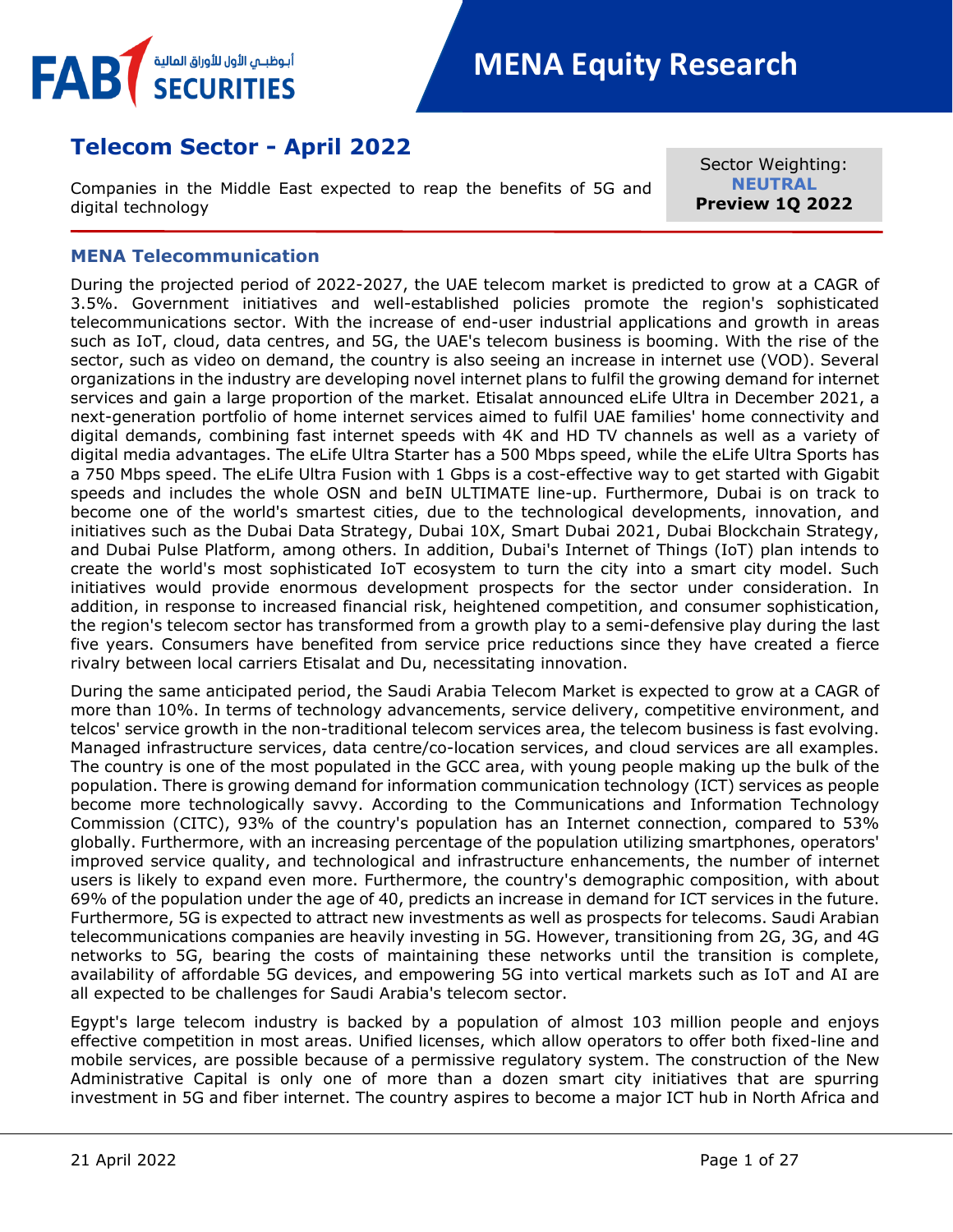the Middle East. The government has created several digital migration programs in recent years intending to raise average internet speeds. Egypt is one of Africa's most developed mobile markets, with one of the highest penetration rates. The lack of an appropriate spectrum has impeded progress in the deployment of mobile data services. To remedy this, the FCC declared 60MHz in the 2.6GHz band accessible in September 2020, albeit the spectrum was not assigned until late 2021. The extra spectrum will go a long way toward helping MNOs enhance the quality of their mobile broadband offerings. Later in 2022, further 5G experiments will be undertaken, with an emphasis on the New Administrative Capital. Egypt, which benefits from its geographic location, has a vital asset in the form of international cable infrastructure. Telecom Egypt has grown to become one of the main players in this market, with participation in several cable networks. The telecom revealed plans to develop the Hybrid African Ring Path system in mid-2021, which will connect several African landlocked nations with Italy, France, and Portugal. The system will make use of the company's current terrestrial and subsea cable networks in part.

**Dubai DET & du introduce the Digital Business Hub, which will provide value-added services**

The Digital Business Hub has been officially established by the Dubai Department of Economy and Tourism (DET) and du, the Emirates Integrated Telecommunications Company (EITC), to deliver valueadded services to the business sector. This program is in line with the government's efforts to foster digital transformation and create smart initiatives that help to improve Dubai's commercial sectors' competitiveness and sustainability. It also aims to solidify Dubai's status as the perfect location for regional and global businesses to flourish and thrive.

## **e& has expanded its technology cooperation with Microsoft**

e&, a worldwide telecom services operator based in the United Arab Emirates, has increased its cooperation with Microsoft, an American multinational technology business. Under the terms of the agreement, the companies will continue to develop a long-term strategic partnership, with e&'s mission to help businesses better their digitization journey. The deal will focus on e& (previously known as Etisalat) leveraging the Microsoft Cloud and partner ecosystem's agility to create new solutions, accelerate value creation for businesses of all kinds, engage customers, and empower e&'s employees.

### **e& intends to raise its stake in Mobily Saudi Arabia**

FAB<sup>T</sup> SECURITIES

e& has made a bid to raise its investment in Etihad Etisalat (Mobily), a Saudi telecom business, to 50% and one share. Mobily is owned by e&, which owns a 28 percent share. According to the release, e& has made a pre-conditional partial tender offer for Mobily shares at a price of \$12.53 (47 Saudi riyals). The goal of the discussions is for e& to reach an agreement with the Mobily board of directors on the criteria that apply to the potential offer (including its implementation) that the Mobily board can recommend to Mobily's shareholders. The e& offer is intended to deepen its current links with Mobily and is in keeping with the company's strategic goals of expanding and optimizing its portfolio.

## **In Egypt, Etisalat Misr has chosen Ericsson to modernize its BSS platform**

Etisalat Misr, Egypt's first integrated telecoms operator and a part of the UAE-based Etisalat Group, has chosen Ericsson of Sweden to update its Business Support Systems (BSS) in Egypt. Etisalat Misr's BSS platform will be improved and adjusted to accommodate increased data and Voice-over-LTE (VoLTE) traffic, as well as 5G and Internet of Things preparedness (IoT). Etisalat Misr will have a wide range of capabilities in the customer, product, and service management domains, as well as for enterprises, partners, network technologies, and events, across all its business activities. The agreement will also provide capacity growth for VoLTE using Ericsson Cloud VoLTE technology, allowing millions of consumers to enjoy a better customer experience.

## **e& a global leader in technology through new business tactics**

Geographic expansion, deeper market penetration, new initiatives, and acquisitions are all part of e& ambition to develop into a worldwide technology leader. The Group's outstanding financial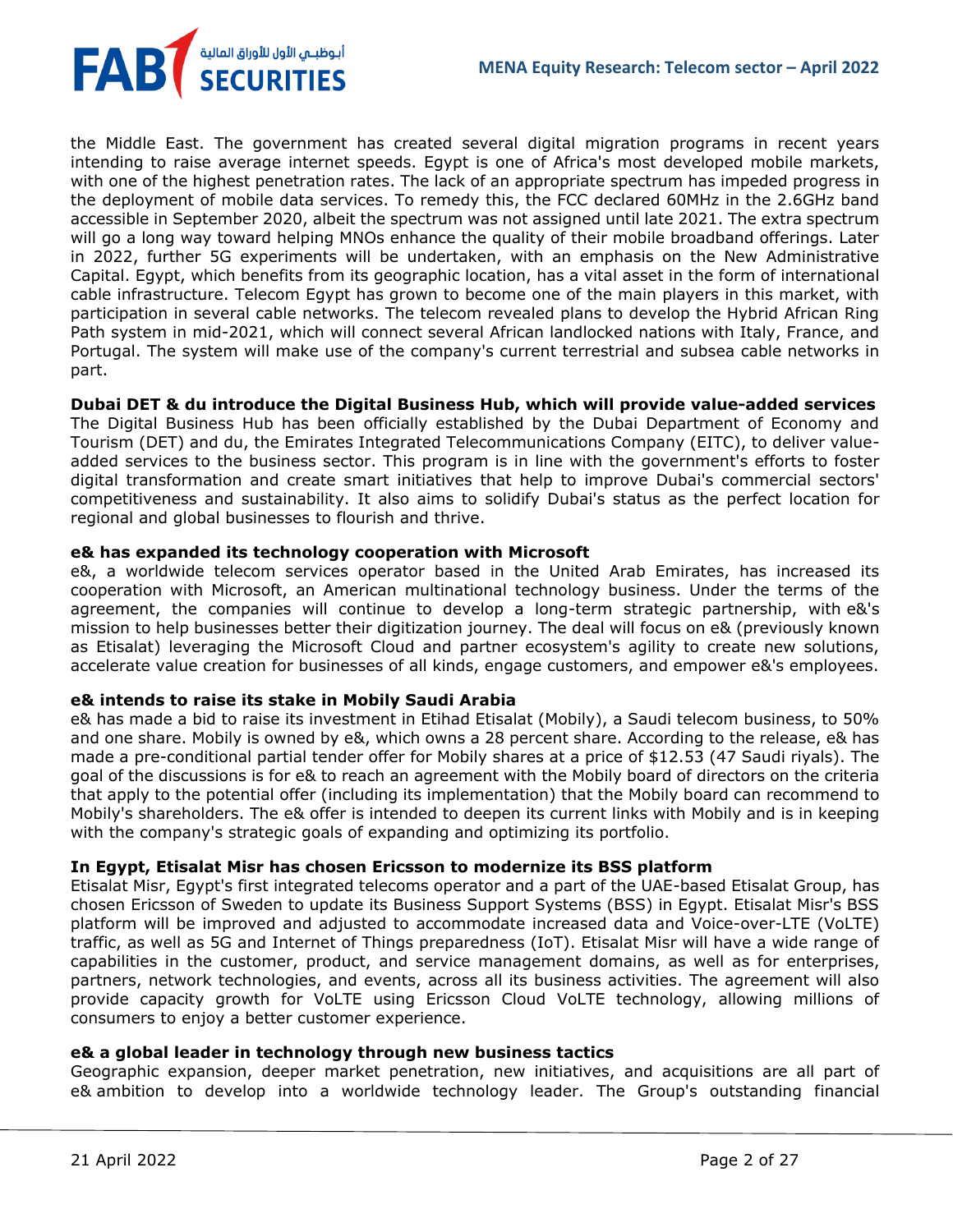

performance and stellar business outcomes across all its markets have put it in a great position to begin a new chapter of success. In January 2022, the Group was named the world's most powerful telecoms brand. It also ranked #1 in Forbes MENA's Top 10 most valuable publicly traded corporations in the UAE. In 2021, it posted a healthy net profit of \$2.53 billion, up 3.2% from the previous year. The company's total subscriber base increased by 3% to 159 million people. The Group's acquisition strategy has likewise been active.

## **Nokia has formed a partnership with Zain KSA to expand its digital infrastructure in Saudi Arabia**

Nokia, a Finnish multinational telecoms corporation, has signed a deal with Zain KSA, Saudi Arabia's leading telecom provider, to expand the operator's digital infrastructure and network capabilities across the kingdom. The partnership intends to help Zain KSA expand its network coverage while also empowering its customers by providing sophisticated digital services that include high-bandwidth and low-latency technology for the finest broadband and communications experience. The agreement is in line with Zain KSA's efforts to position the Saudi telecom sector on a global scale and transform it into a major enabler of the Saudi Vision 2030's goals, which include comprehensive digital transformation, knowledge, and technology transfer, and localization, and improved quality of life.

## **Zain Saudi Arabia has partnered with Huawei to develop and extend its digital offerings**

Zain KSA, Saudi Arabia's top telecom company, has agreed to grow and develop its cloud and digital services infrastructure with Huawei, a Chinese global technology corporation. Zain KSA's partnership with Huawei is part of the company's plan to become one of the Kingdom's major 5G carriers and invest in industry transformation. On the side-lines of the global future technologies event LEAP 2022, the announcement was made. Zain KSA attended the event to help the Ministry of Communications and Information Technology (MCIT) with its efforts and initiatives by administering and organising the historic event.

## **With over 15 deals at LEAP22, STC supports the region's digital transformation**

The Saudi Telecom Company (STC), the Middle East and Africa's digital enabler have wrapped up its participation in the LEAP Conference by showcasing its many technologies and obtaining multiple partnership agreements. During the ceremony, STC was named the best-performing telecom service provider in terms of electronic gaming in the Kingdom in 2021 by the Communications and Information Technology Commission, earning the Platinum Operator Award. On the side-lines of LEAP, the telecom provider signed arrangements with Microsoft, Huawei, Ericsson, and Cisco, as well as deals with the Ministry of Municipal and Rural Affairs and Housing, the Ministry of Tourism, and the Saudi Tourism Authority.

During the occasion, STC announced plans to build a \$1 billion major digital centre called "MEAN Hub" for the Middle East and North Africa (MENA) region, as well as plans to establish a \$26.65 million company specializing in hosting services in data centres and regional and international connections. In addition, in collaboration with Huawei, the company announced plans to open a factory in Saudi Arabia to localize data centres. It has signed an agreement with Microsoft Arabia to explore areas of innovation, cloud technology initiatives, and 5G solutions, as well as collaborating with Ericsson to support the 5th Generation core network and business support systems to boost the independent 5G networks.

## **Etisalat has been named the world's strongest telecom brand, which is an outstanding achievement**

Brand Finance, a renowned brand valuation authority located in the United Kingdom, has named Etisalat, the UAE's global telecom services operator, as the strongest telecom brand in the world. In addition, the UAE telecom provider is the first in the Middle East and Africa (MEA) area to receive this honour. Etisalat preserved its AAA brand grade as well as its position in MEA as the strongest brand across all categories and the most valuable brand portfolio, with a telecom portfolio worth well over \$12.5 billion.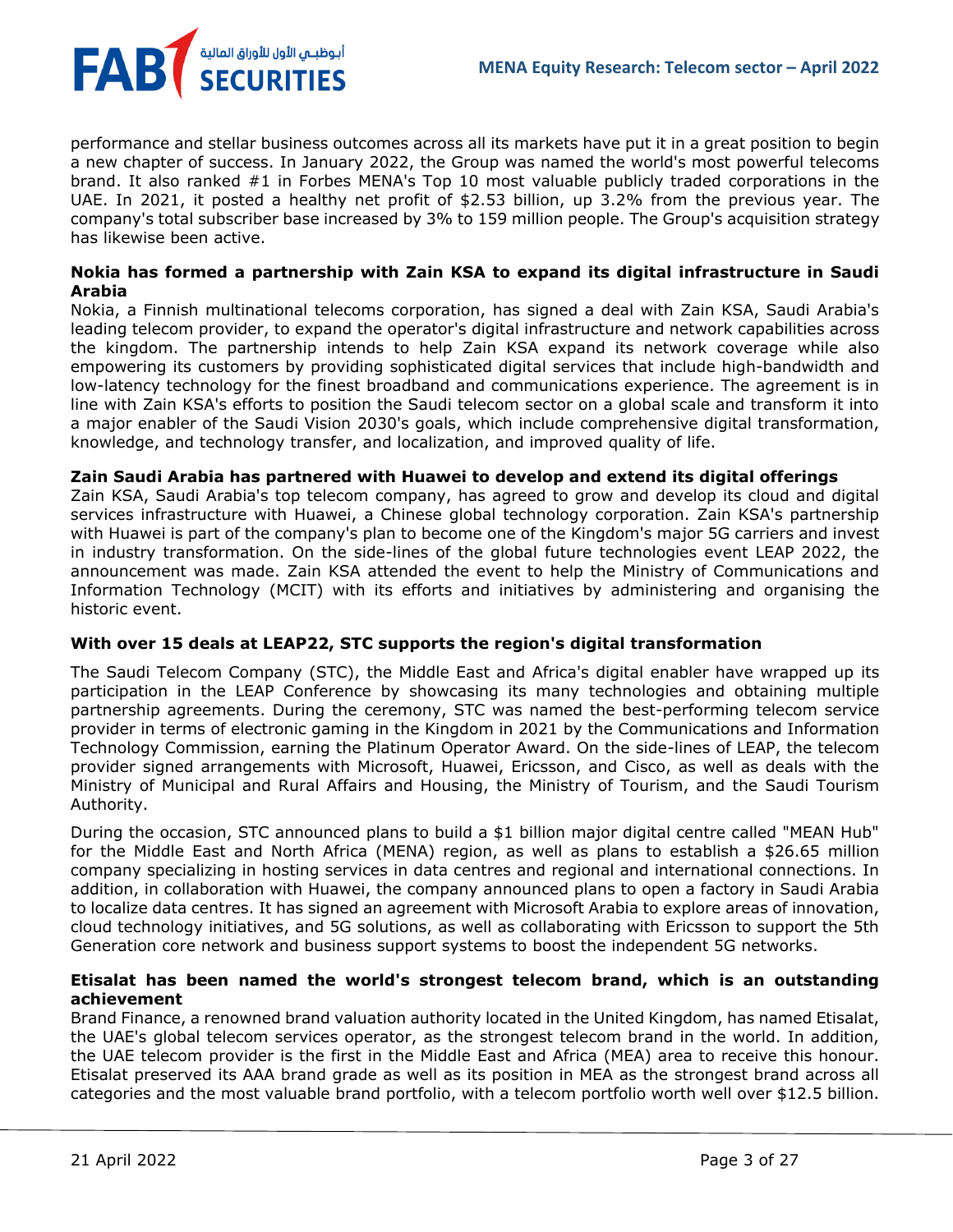

These awards recognize the UAE's global leadership in cutting-edge communications infrastructure and strategic digital transformation breakthroughs.

## **MENA telecoms rating summary**

|                      | <b>ETISALAT</b> | DU                | <b>STC</b> | <b>MOBILY</b> | <b>ETEL</b> | <b>YAHSAT</b> |
|----------------------|-----------------|-------------------|------------|---------------|-------------|---------------|
| Rating               | <b>REDUCE</b>   | <b>ACCUMULATE</b> | <b>BUY</b> | <b>HOLD</b>   | <b>BUY</b>  | <b>BUY</b>    |
| Local currency       | AED             | AED               | <b>SAR</b> | <b>SAR</b>    | EGP         | AED           |
| Target price         | 25,00           | 7.50              | 135.00     | 40.00         | 23.00       | 3.50          |
| <b>CMP</b>           | 35.94           | 6.58              | 113.4      | 42.00         | 15.37       | 2.75          |
| Potential change (%) | $-30.4\%$       | $+14.0%$          | $+19.0\%$  | $-5.0\%$      | 49.6%       | 27.3%         |
|                      |                 |                   |            |               |             |               |

FABS Estimates & Co data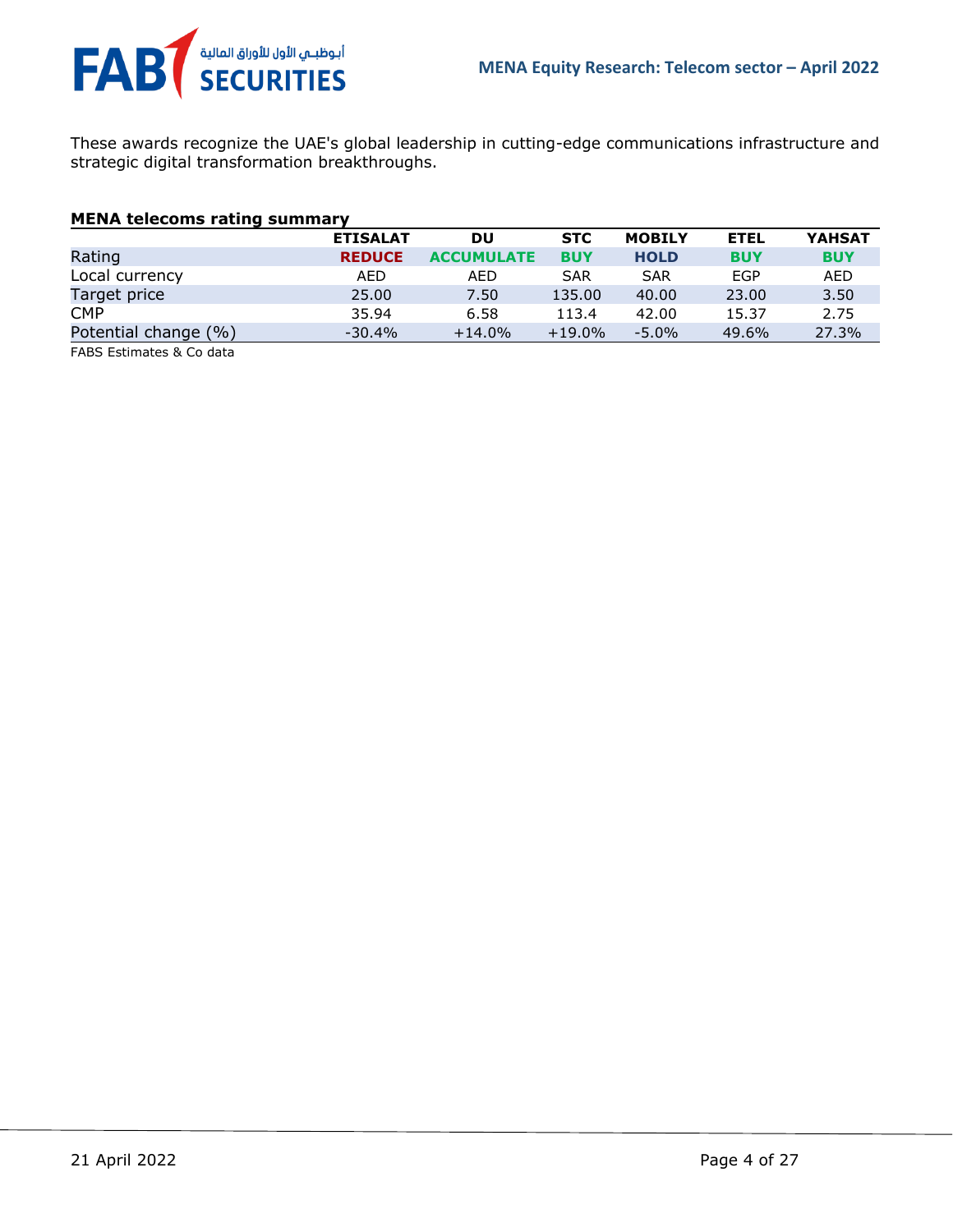

## **Contents**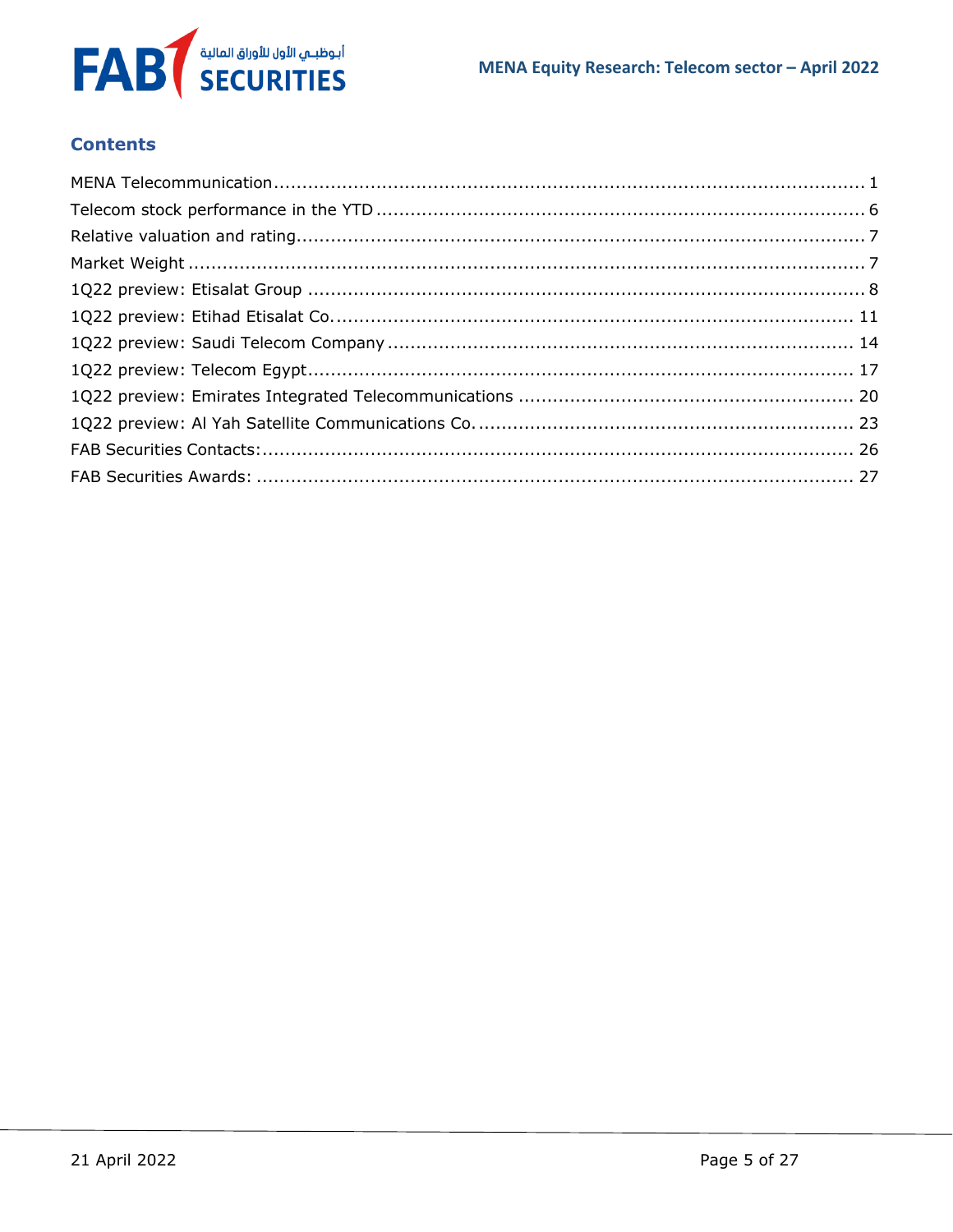

## <span id="page-5-0"></span>**Telecom stock performance in the YTD**

Etihad Etisalat is at the top rank with 36.3%, while Telecom Egypt came in last with a decrease of 8.5%. Etihad Etisalat came as the top performer (#1) among the telecom stocks under our coverage as of April 2022. Following Etihad Etisalat Co. is Etisalat at #2 (13.2%).



*Source: Bloomberg*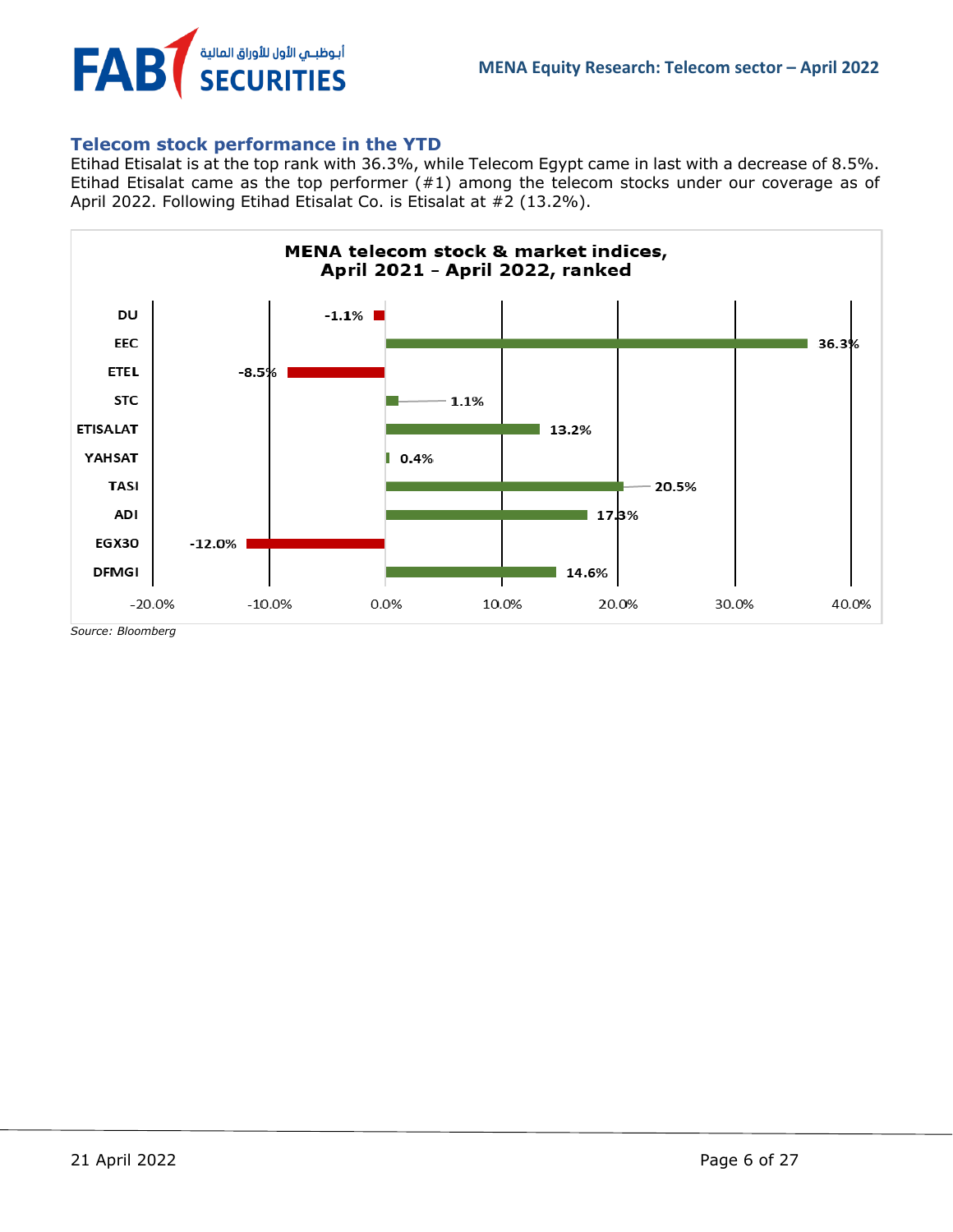

## <span id="page-6-0"></span>**Relative valuation and rating**

Among the telecom stocks we cover, the PE falls between 33.47x (ETISALAT) and 3.58x (ETEL). The EV/EBITDA ranges from 13.46x (ETISALAT) and 2.93x (ETEL). ETEL's expected 2021 dividend yield is the highest at 6.5%, while we estimate Mobily to pay no dividend in 2022. ETEL has the lowest PB multiple of 0.6x. EEC and ETEL Net Debt/EBITDA stood at 2.13x and 1.01x.

| <b>Relative Valuation</b> |
|---------------------------|
|                           |

|                                      | <b>ETISALAT</b>  | <b>DU</b>      | <b>STC</b>       | <b>EEC</b>      | <b>ETEL</b> | <b>YASHAT</b>  |
|--------------------------------------|------------------|----------------|------------------|-----------------|-------------|----------------|
| CMP (LCY)                            | 35.8             | 6.55           | 113.4            | 42.45           | 15.35       | 2.75           |
| Number of shares (mm)                | 8,697            | 4,533          | 1,997            | 770             | 1,707       | 2,440          |
| Market cap (LCY mm)                  | 313,083          | 29,827         | 226,800          | 32,879          | 26,460      | 6,709          |
| Market cap (US\$ mm)                 | 85,239           | 8,120          | 60,475           | 8,767           | 1,434       | 1,827          |
| Gross debt (LCY mm)<br>Cash (LCY mm) | 28,386<br>29,010 | 2,425<br>2,034 | 14,440<br>17,524 | 13,955<br>2,051 | 18,146      | 1,955<br>1,470 |
| Net debt/-cash (LCY                  |                  |                |                  |                 | 2,983       |                |
| mm)                                  | $-623$           | 391            | $-3,084$         | 11,904          | 15,162      | 485            |
| Non-controlling interest             | 9,978            | 0              | 2,115            | 0               | 13          | 282            |
| EV                                   | 322,438          | 30,218         | 225,832          | 44,783          | 41,635      | 7,476          |
| EBITDA (2021)                        | 21,031           | 3,210          | 22,527           | 5,594           | 14,861      | 880            |
| <b>BVPS (2021)</b>                   | 5.47             | 1.88           | 34.68            | 19.74           | 25.96       | 1.27           |
| EPS (2021)                           | 1.07             | 0.24           | 5.66             | 1.39            | 4.34        | 0.11           |
| DPS (2021)                           | 0.80             | 0.21           | 4.00             | 0.85            | 1.00        | 0.15           |
| EV/EBITDA (x)                        | 13.46            | 9.30           | 9.92             | 6.40            | 2.93        | 8.40           |
| P/BV(x)                              | 6.58             | 3.50           | 3.27             | 2.16            | 0.60        | 2.17           |
| PER $(x)$                            | 33.47            | 27.34          | 20.04            | 30.57           | 3.58        | 25             |
| Dividend yield                       | 2.2%             | 3.2%           | 3.5%             | $0.0\%$         | 6.5%        | 2.9%           |
| Payout ratio                         | 74.7%            | 86.5%          | 70.6%            | 61.1%           | 23.0%       | 139.9%         |
| Net debt/EBITDA (x)                  | $-0.03$          | 0.12           | $-0.14$          | 2.13            | 1.01        | 0.55           |

*Source: FABS from Bloomberg*

## <span id="page-6-1"></span>**Market Weight**

With 3x BUYs, 1x ACCUMULATE, 1x HOLD and 1x REDUCE we remain NEUTRAL on MENA telecoms.

### **MENA telecoms rating summary**

|                                                                    | <b>ETISALAT</b> | DU                | <b>STC</b> | <b>MOBILY</b> | <b>ETEL</b> | <b>YAHSAT</b> |
|--------------------------------------------------------------------|-----------------|-------------------|------------|---------------|-------------|---------------|
| Rating                                                             | <b>REDUCE</b>   | <b>ACCUMULATE</b> | <b>BUY</b> | <b>HOLD</b>   | <b>BUY</b>  | <b>BUY</b>    |
| Local currency                                                     | AED.            | AED               | <b>SAR</b> | <b>SAR</b>    | EGP         | AED           |
| Target price                                                       | 25.00           | 7.50              | 135.00     | 40.00         | 23,00       | 3.50          |
| <b>CMP</b>                                                         | 35.94           | 6.58              | 113.4      | 42.00         | 15.37       | 2.75          |
| Potential change (%)                                               | $-30.4%$        | $+14.0\%$         | $+19.0\%$  | $-5.0\%$      | 49.6%       | 27.3%         |
| $FAPC$ $F_1$ $F_2$ $F_3$ $F_4$ $F_5$ $F_6$ $F_7$ $F_8$ $F_9$ $F_9$ |                 |                   |            |               |             |               |

FABS Estimates & Co data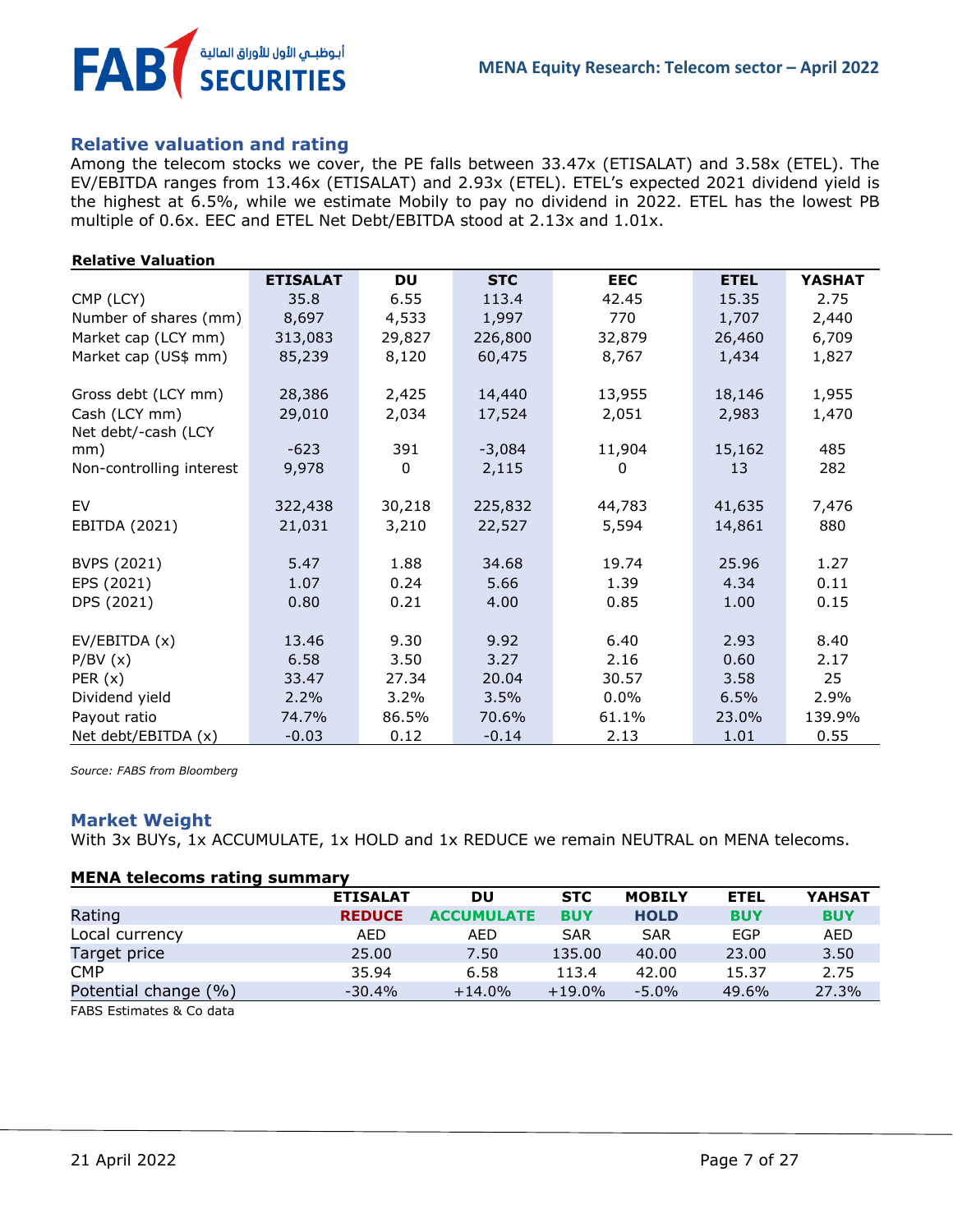

## <span id="page-7-0"></span>**1Q22 preview: Etisalat Group**

Expected Increase in Finance Income to support profit

CMP(AED):35.94 Potential upside (%): -30.4% 12-m target price: **AED 25.00**

Stock rating: **REDUCE**

## **1Q22 Estimate**

Etisalat is expected to increase its Net Profit by 3.1% YOY to AED2,423 Mn in 1Q22, up from AED2,350 Mn in 1Q21. The Revenue is expected to increase by 3.1% YOY to AED13,626 Mn in 1Q22, up from AED13,220 Mn in 1Q21. The Operating Expenses are likely to increase by 5.3% YOY to AED6,677 Mn in 1Q22, up from AED6,342 Mn in 1Q21. The Impairment charges are likely to surge by 69.4% YOY to AED309 Mn in 1Q21, up from AED182 Mn in 1Q21. The EBITDA level is expected to slightly decrease by 0.8% YOY to AED6,640 Mn in 1Q22, down from AED6,696 Mn in 1Q21. The Federal Royalty is expected to decrease by 1.7% YOY to AED1,363 Mn in 1Q22, down from AED1,387 Mn in 1Q21. The Depreciation charges are expected to increase by 6.7% YOY to AED2,144 Mn in 1Q22, up from AED2,010 Mn in 1Q21. The Share of associates and Joint Ventures is likely to increase by 46.7% YOY to AED90 Mn in 1Q22, up from AED61 Mn in 1Q21. The Operating Profit is expected to decrease by 4.1% YOY to AED3,224 Mn in 1Q22, down from AED3,361 Mn in 1Q21. The Finance Income is expected to increase by 96.7% YOY to AED396 Mn in 1Q22, up from AED201 Mn in 1Q21. The Finance Cost is likely to rise by 5.1% YOY to AED393 Mn in 1Q22, compared to AED374 Mn in 1Q21. The Tax charges are expected to increase by 5.6% YOY to AED387 Mn in 1Q22, up from AED367 Mn in 1Q21. The NCI is expected to drop by 11.9% YOY to AED415 Mn in 1Q22, down from AED471 Mn in 1Q21.

## **2022 Forecast**

Etisalat is expected to report a 2.8% YOY increase in Net Profit to AED9,580 Mn in 2022, up from AED9,317 Mn in 2021. The Revenue is expected to increase by 2.3% YOY to AED54,588 Mn in 2022, up from AED53,342 Mn in 2021. The Operating Expenses are expected to increase by 5.5% YOY to AED26,953 Mn in 2022, up from AED25,552 Mn in 2021. The Impairment charges are expected to decline by 19.6% YOY to AED979 Mn in 2022, down from AED1,217 Mn in 2021. The EBITDA is expected to increase slightly by 0.3% YOY to AED26,656 Mn in 2022, up from AED26,572 Mn in 2021. The Federal Royalty is likely to increase by 1% YOY to AED5,595 Mn in 2022, up from AED5,542 Mn in 2021. The Depreciation charges are likely to increase by 1.2% YOY to AED8,631 Mn in 2022. The Operating Profit is expected to barely decrease YOY to AED12,795 Mn in 2022, down from AED12,799 Mn in 2021. The Finance Income is expected to rise by 22.9% YOY to AED1,584 Mn in 2022, up from AED1,289 Mn in 2021. The Finance Cost is expected to increase by 22.8% YOY to AED1,577 Mn in 2022, up from AED1,284 Mn in 2021. The Tax charges are expected to decrease by 12% YOY to AED1,536 Mn in 2022, down from AED1,745 Mn in 2021. The NCI is expected to decrease by 3.2% YOY to AED1,687 Mn in 2022, down from AED1,742 Mn in 2021.

## **4Q21 outturn**

The Total Revenue increased by 4.2% YOY to AED13,613 Mn in 4Q21 as compared to AED13,064 Mn in 4Q20. The Operating Expenses was up by 4% YOY to AED6,643 Mn in 4Q21, up from AED6,389 Mn in 4Q20. The Impairment charges decreased by 6% YOY to AED475 Mn in 4Q21, as compared to AED506 Mn in 4Q20. These changes have led the EBITDA to increase by 5.3% YOY to AED6,495 Mn in 4Q21 from AED6,169 Mn in 4Q20. The Operating Profit increased by 1.4% YOY to AED2,898 Mn, despite the increase in Federal Royalty by 12.9% YOY from AED1,155 Mn in 4Q20 to AED1,304 Mn in 4Q21. The Profit before tax with a 5.5% YOY increase to AED2,900 Mn in 4Q21 from AED2,749 Mn in 4Q20. However, Finance Income increased by 4.7% YOY in 4Q21 to AED439 Mn, up from AED420 Mn in 4Q20, while Finance cost decreased by 17.5% YOY to AED437 Mn in 4Q21, down from AED529 Mn in 4Q20. The Tax Expense decreased by 20.6% YOY to AED354 Mn in 4Q21 from AED445 Mn in 4Q20. As a result, the Net Profit increased by 4.3% YOY to AED2.13 Bn in 4Q21, up from AED2.05 Bn in 4Q20. Total Assets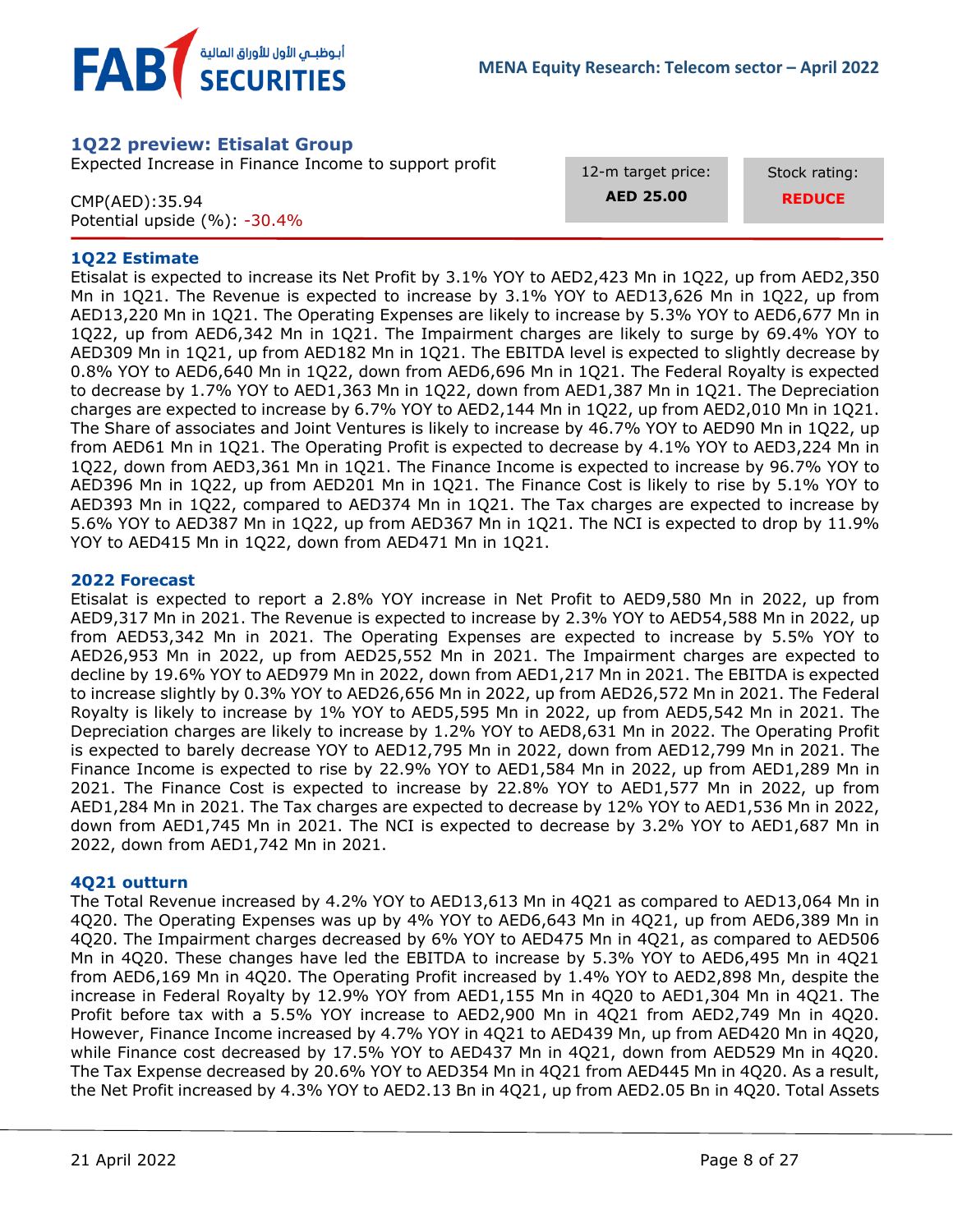decreased by 3.62% YOY to AED128.2 Bn in 4Q21 from AED133.02 Bn in 4Q20. Total Equity decreased by 4.93% YOY to AED57.56 Bn in 4Q21, down from AED60.55 Bn in 4Q20. Similarly, the Total Liabilities decreased by 2.53% YOY to AED70.63 Bn, as compared to AED72.47 Bn in 4Q20.

## **Target price and recommendation**

FAB<sup>T</sup> SECURITIES

We maintain our REDUCE rating with a target price of AED25.00. Etisalat Group has rebranded and now is known as 'e&'. The Company strategizes to have a global influence in digitalization. It plans to retain its market position in UAE and International markets. As per Forbes Middle East, e& is the most valuable listed Company in the UAE. The Company plans to broaden its horizons while continuing to maintain operations in the current 16 markets. e& has successfully established consumer digital and enterprise digital business units. The e& life is focused on entertainment related technologies. The e& enterprise will aid digitalization of Government, Corporates and Enterprises. Furthermore, e& capital will undertake growth by merger and acquisition strategy and drive performance for the Group. The re-alignment of the business model is the part of the transformation plan to become global leader in technology and Investment conglomerate. The Company witnessed a strong performance in the year 2021 with a 3.2% YOY increase in Net Profit to AED9,317 Mn, as compared to AED9,027 Mn in 2020. The Total Revenue grew by 3.2% YOY to AED53,342 Mn in 2021, up from AED51,708 Mn in 2020. The Company reports Total Revenue mainly via four segments – Mobile subscribers, Fixed subscribers, Equipment and Others. Furthermore, the Total Revenue is generated from UAE and International Markets namely– Maroc Telecom (Morocco), Egypt, Pakistan, and Others. The Total Revenue from UAE increased slightly by 0.7% YOY to AED30,952 Mn in 2021. It comprises of 58% of the Group's Total Revenue. Within UAE, the Revenue is driven by Fixed Subscribers and Mobile Subscribers. The fourth quarter witnessed strong recovery in demand and increased segment Revenue by 5% YOY. It was driven by macroeconomic recovery that eased consumer and corporate spending. The Mobile segment grew by 6% YOY to AED2.8 Bn in 4Q21 driven by demand due to Expo2020 and ease in restrictions for tourists. The Fixed segment grew by 1% YOY amounting to AED2.8 Bn in 4Q21. It was positively impacted by internet and TV services. The Other segment witnessed strong growth by 12% YOY in Revenue mainly due to wholesale and digital services. For the year 2021, the Revenue from UAE market grew by 1% YOY to AED30.2 Bn. The performance was underpinned by growth in data, roaming services, digital services. The Voice revenue witnessed a decline in 2021, however, the Equipment services offset it. The Total Revenue from International markets comprise of 42% of the top-line. The Revenue from International markets increased by 7% YOY to AED22.6 Bn in 2021, driven by strong performance in Egypt, Pakistan, and Maroc Telecom. The 4Q21 performance was mainly driven by Etisalat Misr and Moov Africa. Total Revenue from Maroc Telecom increased by 3% YOY in AED due to currency appreciation. The Mobile segment declined by 8% YOY, whereas the Fixed segment was stable. It was mainly due to competitive pressures. Overall, the segment was impacted by unfavorable foreign currency movements which was offset by demand in mobile data and mobile money. The Revenue from Egypt increased by 21% YOY to AED5 Bn in 2021. It was driven by strong growth in subscriber base, increase in mobile data and national roaming Revenue. Revenue from Pakistan increased by 4% YOY due to growth in mobile and fixed segment. Additionally, the Ubank segment contributed to the overall growth by deposit base and loan portfolio. The aggregate subscriber growth is stable in 4Q21 with a 3% YOY growth to 159 Mn, up from 154 Mn in 4Q20. It was driven by strong subscriber acquisition in key markets such as Saudi Arabia, UAE, Morrocco etc. The active subscriber base for UAE reached 12.7 Mn in 4Q21. The Expo2020 boosted the Group's subscriber base. Similarly, the eLife subscription continues to positively add value to the Group. The Maroc Telecom subscriber base grew by 2% YOY driven by increase in operations in Burkina Faso, Morocco etc. The base increased by 5% YOY in Egypt. However, it declined by 1% YOY in Pakistan due to lower mobile segment base. The Operating Expenses (excluding Depreciation, Amortization and FX) increased by 6.7% YOY to AED25.6 Bn in 2021, up from AED23.9 Bn in 2020. The Group witnessed higher direct costs associated with the increase in Revenue. The year 2021 witnessed changes in Revenue mix that further increased costs. Lastly, the rebound in economic activities added to the expenses. Depreciation and Amortization expenses grew by 4% YOY to AED8.2 Bn. As a percent of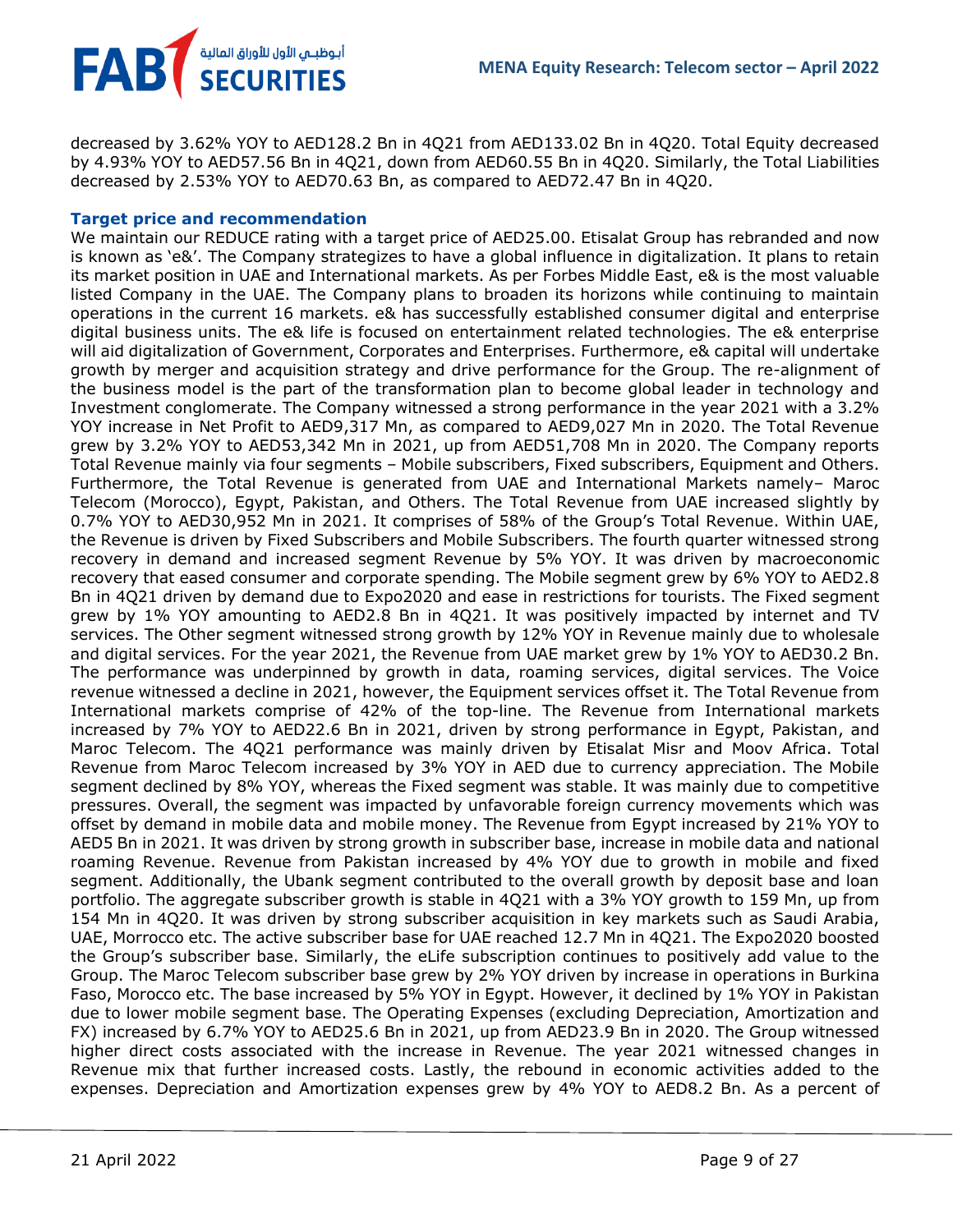**FAB** أبوظبـي الأول للأوراق المالية<br>SECURITIES

Revenue, it remained flat 15% in 2021. The Group EBITDA increased by 1% YOY to AED26.6 Bn in 2021, up from AED26.3 Bn in 2020. It was due to increase in Revenue and cost optimization initiatives. The EBITDA margin stood at 49.8% in 2021, a decline of 107 bps. As a result, the Net Profit increased by 3.2% YOY to AED9.32 Bn in 2021, up from AED9.03 Bn in 2020. The increase in driven by strong EBITDA level and around 50.7% YOY increase in performance of associates. Furthermore, lower Impairments and Royalties and improvement in Net finance income boosted the Group's performance. The Normalized operating free cash flow declined by 1.3% YOY to AED19.7 Bn in 2021. The Group continues to invest in its strategic goals to maintain leadership position. The CAPEX grew by 18% YOY to AED8.4 Bn in 2021, up from AED7.1 Bn in 2020. The capital intensity ratio stood at 16% in 2021, up from 14% in 2020. The CAPEX was attributable to Spectrum costs in Pakistan and Egypt, costs related to network modernization such as 5-G rollout in UAE, the fibre investments in Morrocco and Pakistan. Additionally, the capex included costs for network coverage and expansion in Egypt and Maroc Telecom. The Total Debt stood at AED25.7 Bn in 2021, a decline of AED1 Bn compared to 2020. The Debt is dominated by e& (62%) and Maroc Telecom Group (23%). The Company has a Net Cash position of AED2.8 Bn in 2021. The EPS stood at a AED1.07 in 2021, up from AED1.04 in 2020. The Board of Directors proposed AED40 fils per share for second half of 2021. The full year Dividend stood at AED80 fils per share. The proposal is subject to shareholder's approval. Based on our analysis, we assign a REDUCE rating.

#### **Etisalat - Relative valuation**

| (at CMP)       | 2018  | 2019  | 2020  | 2021    | 2022F |
|----------------|-------|-------|-------|---------|-------|
| P/E(x)         | 36.26 | 35.90 | 34.52 | 33.55   | 32.59 |
| P/B(x)         | 6.95  | 6.70  | 6.37  | 6.56    | 5.31  |
| Dividend yield | 2.2%  | 2.2%  | 2.2%  | $2.2\%$ | 2.2%  |

*FABS estimate and Co Data*

#### **Etisalat - P&L**

| AED mm                          | 1Q21     | 4Q21     | <b>1Q22F</b> | YOY Ch    | QOQ Ch    | 2021      | 2022F     | Change   |
|---------------------------------|----------|----------|--------------|-----------|-----------|-----------|-----------|----------|
| Revenue                         | 13,220   | 13,613   | 13,626       | $3.1\%$   | $0.1\%$   | 53,342    | 54,588    | 2.3%     |
| Operating expenses              | -6,342   | -6,643   | $-6,677$     | 5.3%      | 0.5%      | $-25,552$ | $-26,953$ | 5.5%     |
| Impairment                      | -182     | -475     | $-309$       | 69.4%     | $-35.0%$  | $-1,217$  | $-979$    | $-19.6%$ |
| <b>EBITDA</b>                   | 6,696    | 6,495    | 6,640        | $-0.8%$   | 2.2%      | 26,572    | 26,656    | 0.3%     |
| Federal royalty                 | $-1,387$ | $-1,304$ | $-1,363$     | $-1.7\%$  | 4.5%      | -5,542    | $-5,595$  | 1.0%     |
| Depreciation, Amortization & FX | $-2,010$ | $-2,383$ | $-2,144$     | 6.7%      | $-10.0%$  | $-8,529$  | $-8,631$  | 1.2%     |
| Share of assoc. & JVs           | 61       | 89       | 90           | 46.7%     | 1.0%      | 297       | 366       | 23.1%    |
| <b>Operating profit</b>         | 3,361    | 2,898    | 3,224        | -4.1%     | 11.2%     | 12,799    | 12,795    | $0.0\%$  |
| Finance income                  | 201      | 439      | 396          | 96.7%     | $-10.0\%$ | 1,289     | 1,584     | 22.9%    |
| Finance cost                    | -374     | -437     | $-393$       | 5.1%      | $-10.0\%$ | $-1,284$  | $-1,577$  | 22.8%    |
| <b>Profit before tax</b>        | 3,188    | 2,900    | 3,226        | 1.2%      | 11.2%     | 12,804    | 12,803    | $0.0\%$  |
| Tax                             | -367     | -354     | $-387$       | 5.6%      | $9.5\%$   | -1,745    | $-1,536$  | $-12.0%$ |
| <b>Profit after tax</b>         | 2,821    | 2,547    | 2,839        | 0.6%      | 11.5%     | 11,059    | 11,266    | 1.9%     |
| Non-controlling int.            | -471     | -411     | $-415$       | $-11.9\%$ | 1.0%      | -1,742    | $-1,687$  | $-3.2\%$ |
| <b>Net profit</b>               | 2,350    | 2,136    | 2,423        | 3.1%      | 13.5%     | 9,317     | 9,580     | 2.8%     |

*FABS estimate & Co Data*

**Etisalat - Margins**

| Etisalat - Margins |       |       |       |        |        |       |       |        |
|--------------------|-------|-------|-------|--------|--------|-------|-------|--------|
| AED mm             | 1021  | 4021  | 1022F | YOY Ch | 000 Ch | 2021  | 2022F | Change |
| Gross Margin       | 52.0% | 51.2% | 51.0% | -103   | -20    | 52.1% | 50.6% | -147   |
| EBITDA margin      | 50.6% | 47.7% | 48.7% | $-192$ | 102    | 49.8% | 48.8% | -98    |
| Operating margin   | 25.4% | 21.3% | 23.7% | $-177$ | 237    | 24.0% | 23.4% | -56    |
| Net Profit margin  | 17.8% | 15.7% | 17.8% |        | 210    | 17.5% | 17.5% |        |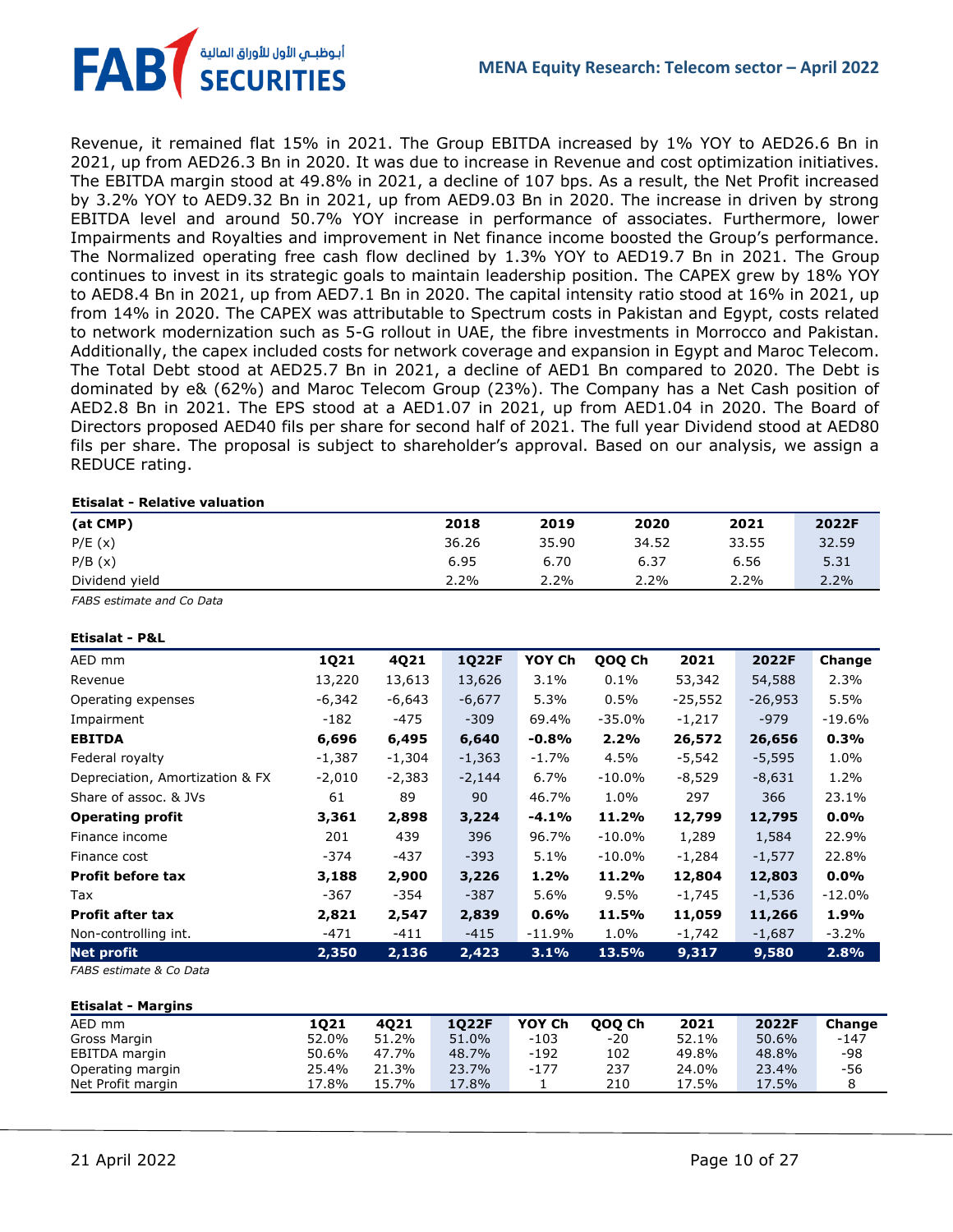



## <span id="page-10-0"></span>**1Q22 preview: Etihad Etisalat Co.**

Higher Sales expected to support the bottom-line

CMP (SAR): 42.00 Potential upside (%): -5.0% 12-m target price: **SAR40.00**

 Stock rating:  **HOLD**

### **1Q22 Estimate**

Etihad Etisalat (Mobily) is estimated to report an increase by 48.5% YOY in Net Profit to SAR335 Mn in 1Q22, up from SAR226 Mn in 1Q21, mainly due to higher Sales. Sales are expected to rise by 8.3% YOY to SAR3,901 Mn in 1Q22, compared to SAR3,603 Mn in 1Q21. Whereas the Direct Costs are expected to increase by 4.5% YOY to SAR1,600 Mn in 1Q22, up from SAR1,531 Mn in 1Q21. Therefore, the Gross profit would increase by 11.1% YOY to SAR2,302 Mn in 1Q22, up from SAR2,072 Mn in 1Q21. Selling & overhead expenses are likely to rise by 18.2% YOY to SAR780 Mn in 1Q22, up from SAR660 Mn in 1Q21. EBITDA is expected to increase by 7.8% YOY to SAR1,522 Mn in 1Q22, as compared to SAR1,412 Mn in 1Q21. Operating profit would increase by 22.8% YOY to SAR520 Mn in 1Q22, up from SAR423 Mn in 1Q21. Financial Charges are expected to rise by 6.5% YOY to SAR134 Mn in 1Q22, compared SAR126 Mn in 1Q21. Total Impairment loss would decline by 44.3% YOY to SAR30 Mn in 1Q22. Zakat Expenses are expected to increase by 17% YOY to SAR21 Mn in 1Q22 compared to SAR18 Mn in 1Q21.

### **2022 Forecast**

Mobily's Net Profit is expected to increase by 27.5% YOY to SAR1,367 Mn in 2022 from a Net Profit of SAR1,072 Mn in 2021. Sales are expected to increase by 5.4% YOY to SAR15,629 Mn in 2022 from SAR14,834 Mn in 2021. Moreover, Direct Costs are expected to rise by 4% YOY to SAR6,408 Mn in 2022 from SAR6,163 Mn in 2021. Consequently, the Gross Profit is projected to increase by 6.3% YOY to SAR9,221 Mn in 2022 from SAR8,672 Mn in 2021 with a Gross Profit margin of 59% as of 2022. Selling & overhead expenses are likely to rise by 4.2% YOY to SAR3,075 Mn in 2022. EBITDA is forecasted to increase by 7.4% YOY to SAR6,146 Mn in 2022 up from SAR5,721 Mn in 2021. The Operating Profit is expected to rise by 17.9% YOY to SAR2,134 Mn in 2022 from SAR1,810 Mn in 2021, with an increase by 145 bps in OPM to 13.7% compared to 12.2% in 2021. Impairment Loss on account would decrease by 15% YOY to SAR121 Mn in 2022 compared to SAR143 Mn in 2021. Financial charges would rise by 8.1% YOY to SAR546 Mn in 2022, up from SAR505 Mn in 2021. Finally, Zakat Expenses are expected to rise by 12.1% YOY to SAR87 Mn in 2022, as compared to SAR78 in 2021.

### **4Q21 Outturn**

Sales increased by 10.3% YOY to SAR3,897 Mn in 4Q21 from SAR3,533 Mn in 4Q20. Also, the Direct Costs have increased by 4.3% YOY to SAR1,631 Mn in 4Q21, up from SAR1,564 Mn in 4Q20. Resultantly, the Gross Profit increased by 15.1% YOY to SAR2,267 Mn in 4Q21 from SAR1,969 Mn in 4Q20, with a Gross margin equal to 58.2% in 4Q21. Despite the increase by 34.5% YOY in Selling & overhead expenses to SAR883 Mn in 4Q21, the EBITDA has increased by 5.4% YOY to SAR1,384 Mn in 4Q21, up from SAR1,313 Mn in 4Q20. Depreciation & Amortization slightly increased by 0.3% YOY to SAR1,004 Mn in 4Q21, up from SAR1,001 Mn in 4Q20. Whereas the Other income has strongly grown to SAR7 Mn in 4Q21, as compared to SAR3 Mn in 4Q20. As a result, Operating Profit increased by 23% YOY to SAR387 Mn in 4Q21, up from SAR315 Mn in 4Q20. Moreover, Financial charges increased by 3.9% YOY to SAR132 Mn in 4Q21 from SAR127 Mn in 4Q20. Furthermore, the Company has reversed the Impairments in 4Q21 totaling a SAR105 Mn. The Zakat Expense significantly increased to SAR22 Mn in 4Q21 from SAR9 Mn in 4Q20. Mobily's Total Assets increased by 2.5% YOY to SAR39.36 Bn in 4Q21, up from SAR38.41 Bn in 4Q20. Total Liabilities were up by 0.9% YOY to SAR24.17 Bn in 4Q21 from SAR23.96 Bn in 4Q20. Similarly, the Total Equity increased by 5.2% YOY to SAR15.2 Bn in 4Q21, as compared to SAR14.45 Bn in 4Q20.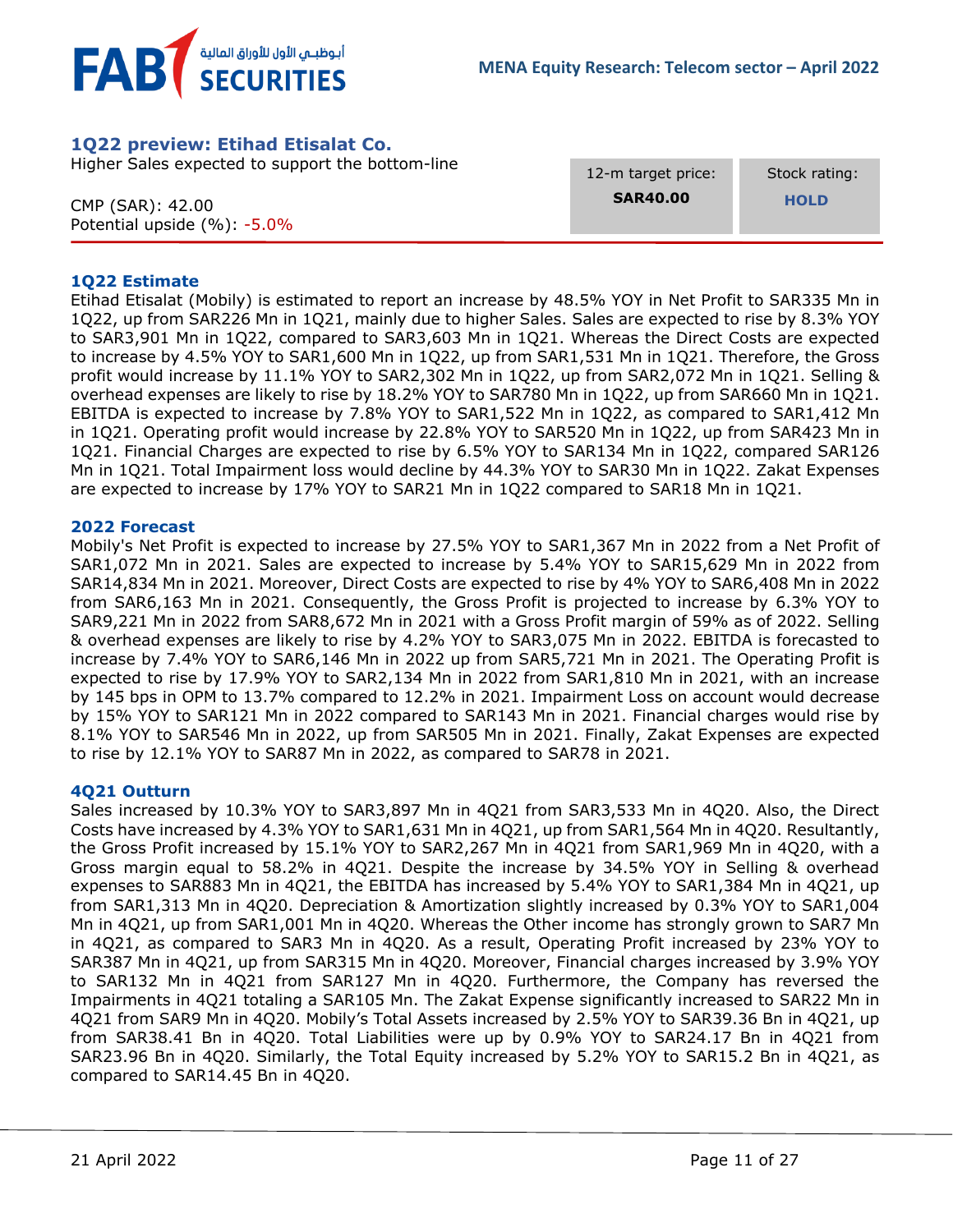

### **Target price and recommendation**

We assign a HOLD rating on Mobily, with a revised target price of SAR40.0. Etihad Etisalat (Mobily) is the second largest mobile operator in Saudi Arabia. Mobily provides integrated services for three main sectors, namely individuals, business, and carriers. The Company has one of the largest wireless networks by coverage in Saudi Arabia and the region. Additionally, Mobily has one of the widest FTTH networks and one of the largest data center systems worldwide. During the year ended 2021, the Company has reported a growth by 37% YOY in the Net profit hitting SAR 1.07 Bn, as compared to SAR 783 Mn in the same period last year. The increase in the bottom-line was mainly attributed by higher Sales along with lower Financial charges. Company's Sales were up by 5.6% YOY reaching SAR 14.83 Bn, up from SAR 14.05 Bn in 2020, driven by an increase from Consumer, Business, and the Direct Costs have surged by 4.6% YOY to SAR 6.16 Bn in 2021, up from SAR 5.89 Bn in 2020, mainly due to higher Network access charges, besides an increase in the Cost of utilized inventories. Consequently, the Gross profit grew by 6.4% YOY standing at SAR 8.67 Bn, as compared to SAR 8.15 Bn in the end of 2020, with a Gross margin equal to 58.5% in 2021, which is up by 42 bps from 58% in 2020. Similarly, the Selling and Marketing expenses barely reduced YOY to SAR 1.39 Bn at the end of 2021, led by lower Salaries, wages, and employees' benefits. While the General and Administrative expenses have surged by 11% YOY reaching SAR 1.56 Bn in 2021, due to higher Management fees. Despite the increase in the Selling and overhead expenses, the EBITDA were up by 7% YOY to reach SAR 5.72 Bn in 2021 from SAR 5.36 Bn in 2020, where the EBITDA margin stood at 38.6%, up from 38.1% in 2020. Meanwhile, the Depreciation and Amortization expenses have dropped by 1.1% YOY to SAR 3.93 Bn, as compared to SAR 3.97 Bn in the end of 2020. Furthermore, the Other income was up by 45% YOY to SAR 15 Mn at the year ended 2021. As a result, the Operating profit has grown by 29.7% YOY reaching SAR 1.81 Bn in 2021, with an OPM equal to 12.2%, up by 227 bps from 9.9% in 2020. Company's Financial charges have declined by 10% YOY reaching SAR 505 Mn, down from SAR 561 Mn in 2020. The Company has recorded a significant increase in the Total Impairment charges standing at SAR 143 Mn in 2021. The Company's share in loss of an associate stood at SAR 19 Mn at the year ended 2021. Thus, the Profit before zakat increased by 39% YOY to reach SAR 1.15 Bn in 2021. The Zakat Expense strongly increased by 81.8% YOY from SAR 43 Mn in 2020, to SAR 78 Mn in 2021. On the other hand, Mobily has shown a stable performance on the Balance Sheet, with an increase by 2.5% YOY in the Total Assets to SAR 39.36 Bn in 2021. In addition, the Company's Total shareholders' equity increased by 5.2% YOY reaching SAR 15.2 Bn at the year ended 2021. At the year ended 31 December 2021, Net debt was down by 7.4% YOY standing at SAR 11.9 Bn, mainly driven by lower Gross debt and higher Cash and cash equivalents. Resultantly, the Net debt to EBITDA ratio stood at 208.1%, compared to 240.2% in 2020. On November 2021, the Board of Directors have proposed a cash dividend of SAR 0.85 per share amounting to SAR 654.5 Mn, while the proposed dividend for the full year 2021 was not approved yet by the General Assembly. Based on our analysis, we assign a HOLD rating on the stock.

| <b>Mobily - Relative Valuation</b> |           |         |       |       |         |
|------------------------------------|-----------|---------|-------|-------|---------|
| (at CMP)                           | 2018      | 2019    | 2020  | 2021  | 2022F   |
| P/E(x)                             | $-265.31$ | 1061.25 | 41.62 | 30.54 | 23.92   |
| P/B(x)                             | 2.36      | 2.38    | 2.26  | 2.15  | 2.13    |
| Dividend yield                     | $0.0\%$   | $0.0\%$ | 1.2%  | 2.0%  | $2.0\%$ |

*FABS Estimates & Co Data*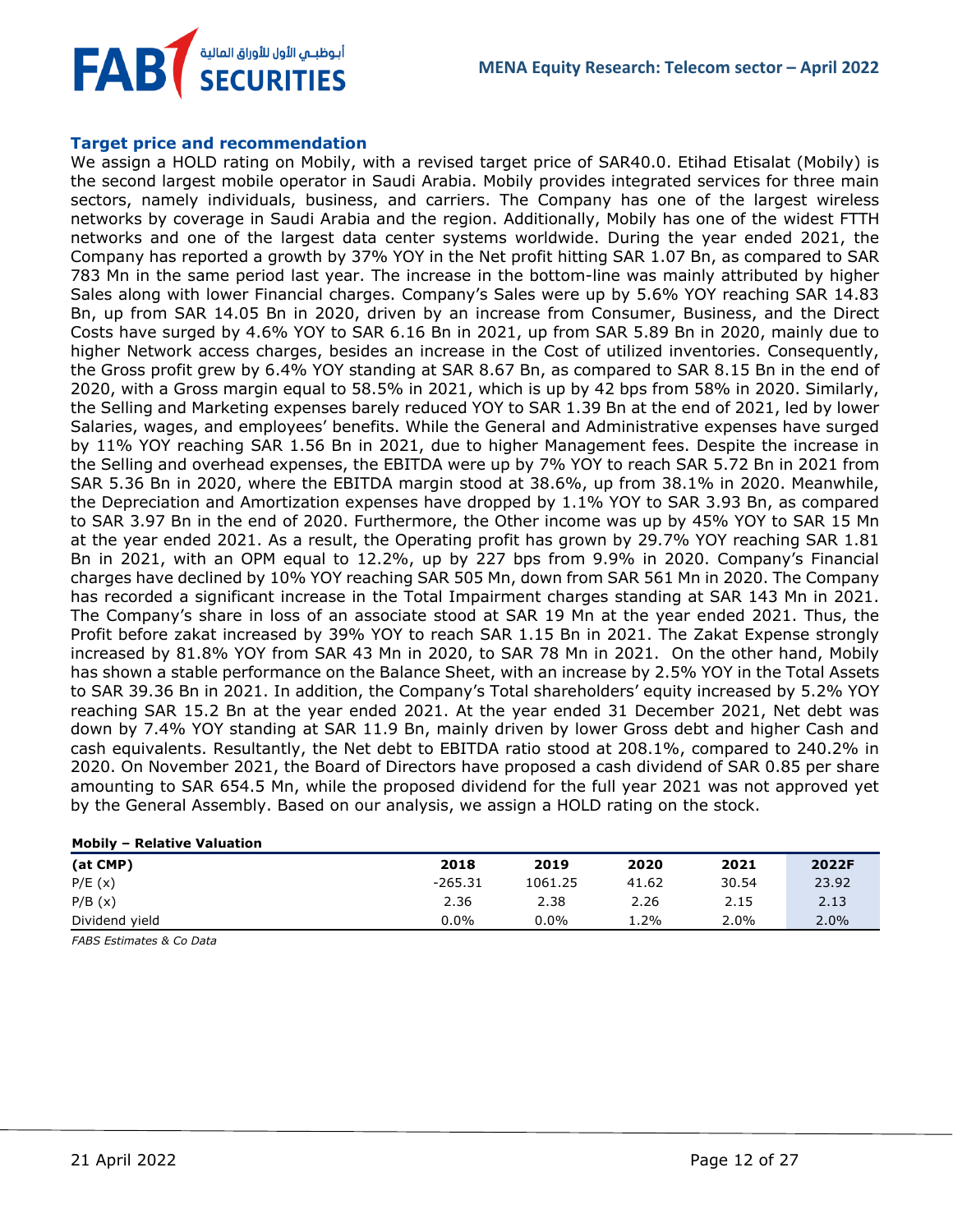

#### **Mobily - P&L**

| SAR mm                                  | 1Q21     | 4Q21     | <b>1Q22F</b> | YOY Ch   | QOQ Ch    | 2021     | 2022F    | Change   |
|-----------------------------------------|----------|----------|--------------|----------|-----------|----------|----------|----------|
| <b>Sales</b>                            | 3,603    | 3,897    | 3,901        | 8.3%     | $0.1\%$   | 14,834   | 15,629   | 5.4%     |
| Direct costs                            | $-1,531$ | $-1,631$ | $-1,600$     | 4.5%     | $-1.9\%$  | $-6,163$ | $-6,408$ | 4.0%     |
| Gross profit                            | 2,072    | 2,267    | 2,302        | 11.1%    | 1.5%      | 8,672    | 9,221    | 6.3%     |
| Selling & overhead exp                  | $-660$   | $-883$   | $-780$       | 18.2%    | $-11.6%$  | $-2,950$ | $-3,075$ | 4.2%     |
| <b>EBITDA</b>                           | 1,412    | 1,384    | 1,522        | 7.8%     | 9.9%      | 5,721    | 6,146    | 7.4%     |
| <b>D &amp; A</b>                        | -996     | $-1.004$ | $-1,005$     | 1.0%     | $0.1\%$   | $-3,927$ | $-4,027$ | 2.6%     |
| Other income                            | 7        | 7        | 4            | $-48.6%$ | $-46.0%$  | 15       | 15       | $0.6\%$  |
| <b>Operating profit</b>                 | 423      | 387      | 520          | 22.8%    | 34.5%     | 1,810    | 2,134    | 17.9%    |
| Investment & oth. inc.                  |          | 1        | 1            | -5.0%    | $-7.5%$   | 5        | 5.       | 1.5%     |
| Total Impairment loss                   | -54      | 105      | $-30$        | $-44.3%$ | <b>NM</b> | $-143$   | $-121$   | $-15.0%$ |
| Financial charges                       | $-126$   | $-132$   | $-134$       | 6.5%     | 2.0%      | $-505$   | $-546$   | 8.1%     |
| Company's share in loss of an associate | 0        | $-19$    | $\Omega$     | NA.      | NM.       | -19      | $-19$    | 1.0%     |
| <b>Profit before zakat</b>              | 244      | 343      | 357          | 46.1%    | 4.0%      | 1,149    | 1,454    | 26.5%    |
| Zakat                                   | -18      | $-22$    | $-21$        | 17.0%    | $-2.8%$   | -78      | -87      | 12.1%    |
| <b>Profit attributable</b>              | 226      | 321      | 335          | 48.5%    | 4.5%      | 1,072    | 1,367    | 27.5%    |

*FABS estimate & Co Data* 

#### **Mobily - Margins**

| SAR mm            | 1021  | 4021    | 1022F   | YOY Ch | 000 Ch | 2021  | 2022F | Change |
|-------------------|-------|---------|---------|--------|--------|-------|-------|--------|
| Gross margin      | 57.5% | 58.2%   | 59.0%   | 150    | 84     | 58.5% | 59.0% | 54     |
| EBITDA margin     | 39.2% | 35.5%   | 39.0%   | $-18$  | 349    | 38.6% | 39.3% | 76     |
| Operating margin  | 11.8% | $9.9\%$ | 13.3%   | 158    | 341    | 12.2% | 13.7% | 145    |
| Net profit margin | 6.3%  | $8.2\%$ | $8.6\%$ | 233    | 36     | 7.2%  | 8.7%  | 152    |

*FABS estimate & Co Data*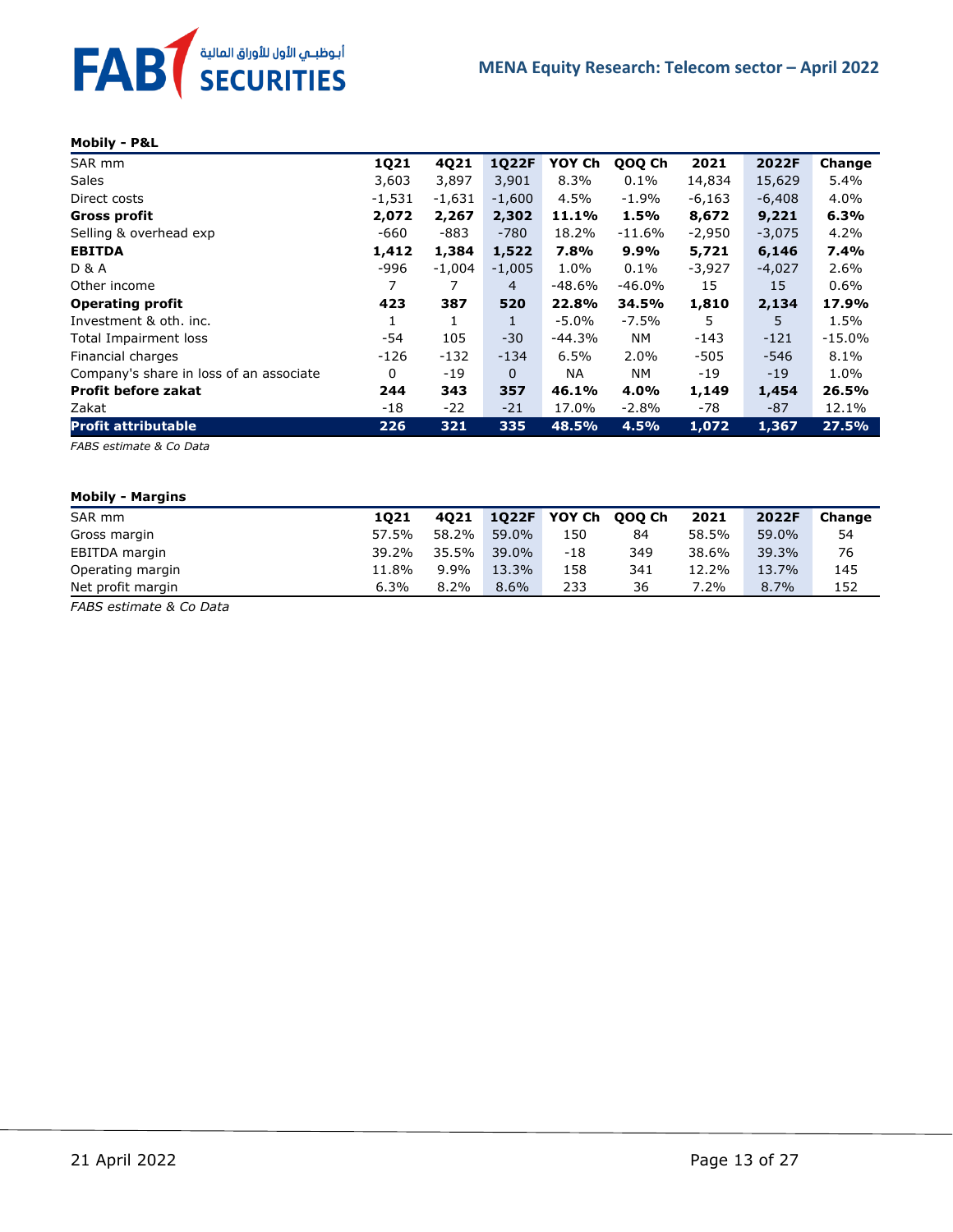

## <span id="page-13-0"></span>**1Q22 preview: Saudi Telecom Company**

Increase in Sales and Other income to support profit

CMP (SAR): 113.40 Potential upside (%): +19.0% 12-m target price:

Stock rating:

**SAR135.00**

 **BUY**

## **1Q22 Estimate**

STC is estimated to report an increase in Net Profit by 10.4% YOY to AED3,260 Mn in 1Q22, up from AED2,952 Mn in 1Q21. The Gross Profit is expected to increase by 3% YOY to AED8,817 Mn in 1Q22, as compared to AED8,557 Mn in 1Q21. It is likely to bedriven by 4% YOY increase in Sales to AED16,329 Mn in 1Q22, up from AED15,695 Mn in 1Q21. Similarly, the Direct Costs are likely to increase by 5.2% YOY to AED7,511 Mn in 1Q22, up from AED7,138 Mn in 1Q21. The EBITDA is expected to increase by 4% YOY to AED6,074 Mn in 1Q22, up from AED5,841 Mn in 1Q21. The Selling and Overhead expenses are expected to increase slightly by 0.4% YOY to AED1,355 Mn in 1Q22, up from AED1,350 Mn in 1Q21. The General and Administrative expenses are likely to increase by 1.6% YOY to AED1,388 Mn in 1Q22, up from AED1,366 Mn in 1Q21. The EBIT is expected to increase by 5.3% YOY to AED3,665 Mn in 1Q22, as compared to AED3,482 Mn in 1Q21. The Depreciation & Amortisation expenses are expected to increase by 2.1% YOY to AED2,409 Mn in 1Q22, as compared to AED2,360 Mn in 1Q21. The Other Income/Expenses are expected to increase significantly to AED12 Mn in 1Q22, as compared to expense of AED84 Mn in 1Q21. The Finance Income is expected to decline slightly by 1.1% YOY to AED101 Mn in 1Q22, down from AED102 Mn in 1Q21. The Financial Charges are expected to increase by 9.3% YOY to AED157 Mn in 1Q22, down from AED144 Mn in 1Q21. As a result, the Profit before Zakat is expected to increase by 7.9% YOY to AED3,620 Mn in 1Q22, as compared to AED3,355 Mn in 1Q21. The Zakat Charges are likely to decline by 18.5% YOY to AED290 Mn in 1Q22, down from AED355 Mn in 1Q21. The Profit before NCI is expected to increase by 11% YOY to AED3,331 Mn in 1Q22, up from AED3,000 Mn in 1Q21. As a result, the Net Profit is likely to increase by 10.4% YOY to AED3,260 Mn in 1Q22, up from AED2,952 Mn in 1Q21.

## **2022 Forecast**

STC's Net Profit is expected to increase by 8.7% YOY to AED12,299 Mn in 2022, up from AED11,311 Mn in 2021. The Gross Profit is expected to increase by 4.6% YOY to AED35,338 Mn in 2022, up from AED33,794 Mn in 2021. The Sales are likely to increase by 4.7% YOY to AED66,367 Mn in 2022, up from AED63,417 Mn in 2021. Similarly, the Direct Costs are likely to increase by 4.7% YOY to AED31,029 Mn in 2022, up from AED29,623 Mn in 2021. The EBITDA is likely to increase by 4.7% YOY to AED23,922 Mn in 2022, up from AED22,841 Mn in 2021. The Selling and Overhead expenses are likely to increase by 3% YOY to AED5,625 Mn in 2022, up from AED5,463 Mn in 2021. The General and Administrative expenses are likely to increase by 5.5% YOY to AED5,791 Mn in 2022, up from AED5,490 Mn in 2021. The Operating Profit is expected to increase by 7.1% YOY to AED14,065 Mn in 2022, up from AED13,128 Mn in 2021. The Other Income / expenses are likely to decline by 38% YOY to AED156 Mn in 2022, down from AED252 Mn in 2021. The Finance Income is expected to increase by 8.2% YOY to AED409 Mn in 2022, up from AED378 Mn in 2021. Similarly, the Finance Charges are likely to increase by 3% YOY to AED638 Mn in 2022, up from AED619 Mn in 2021. The Profit before zakat is expected to increase by 8.3% YOY to AED13,681 Mn in 2022, up from AED12,635 Mn in 2021. The Zakat charges are likely to increase by 5.2% YOY to AED1,094 Mn in 2022, up from AED1,040 Mn in 2021. As a result, the Profit before NCI is likely to increase by 8.6% YOY to AED12,586 Mn in 2022, up from AED11,595 Mn in 2021. The NCI charges are likely to increase by 1.5% YOY to AED288 Mn in 2022, up from AED283 Mn in 2021. Therefore, the Net Profit is expected to increase by 8.7% YOY to AED12,299 Mn in 2022, up from AED11,311 Mn in 2021.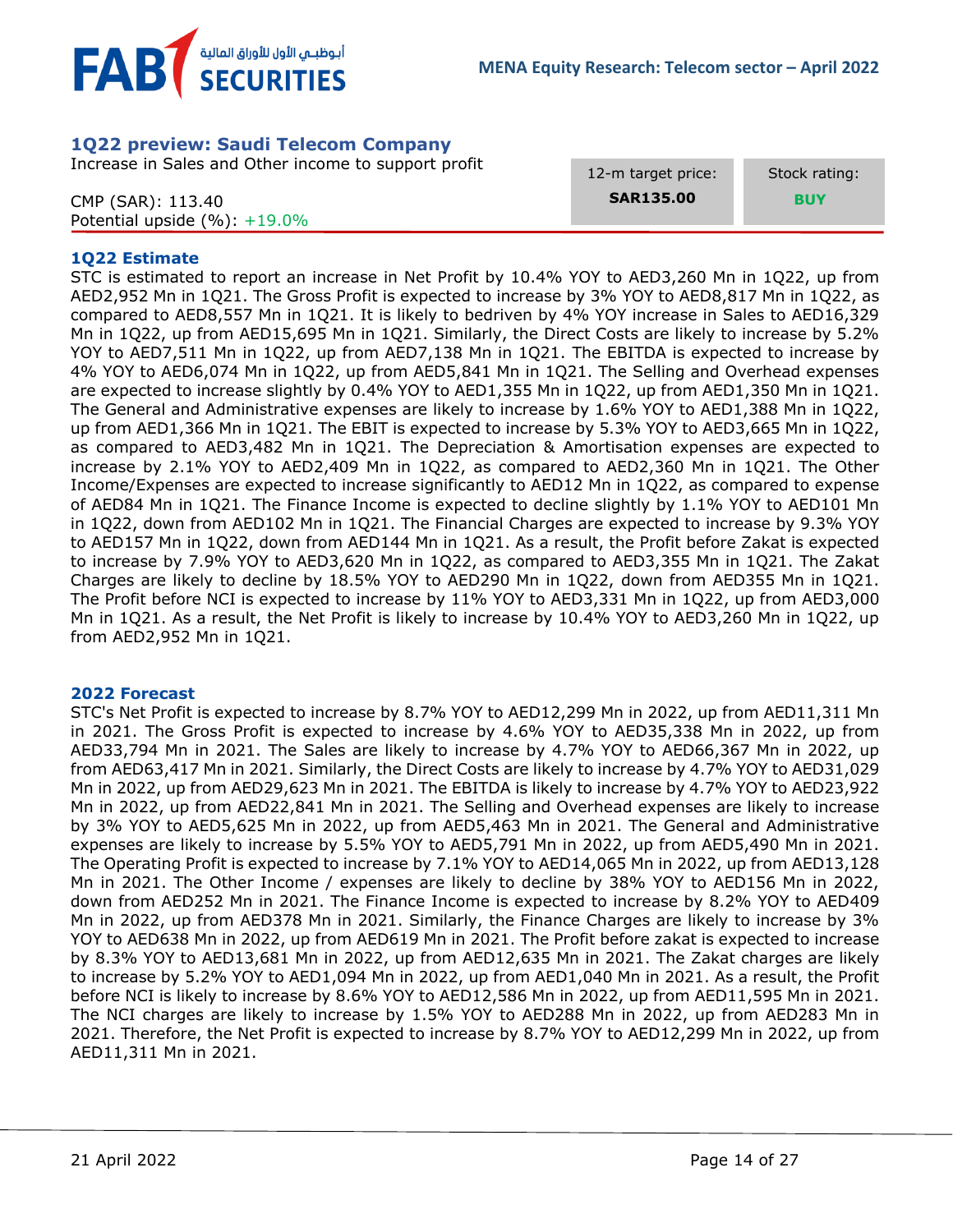

#### **4Q21 Outturn**

Sales increased by 5.7% YOY to SAR16,087 Mn in 4Q21, up from SAR15,217 Mn in 4Q20. Furthermore, Direct Costs increased by 11.8% YOY to SAR7,572 Mn in 4Q21, up from SAR6,770 Mn in 4Q20. As a result, the Gross Profit barely increased by 0.8% YOY to SAR8,516 Mn in 4Q21, up from SAR8,447 Mn in 4Q20, with a Gross margin equal to 52.9% from 55.5% in 4Q20. Selling and Marketing Expenses decreased by 13.7% YOY to SAR1,128 Mn in 4Q21 from SAR1,307 Mn in 4Q20. While the General & Admin Expenses increased by 7.4% YOY to SAR1,621 Mn in 4Q21, as compared to SAR1,509 Mn in 4Q20. Therefore, the EBITDA stood at SAR5,767 Mn in 4Q21, which is an increase by 2.4% YOY from SAR5,630 Mn in 4Q20. Whereas the Depreciation and Amortization increased by 5.7% YOY to SAR2,563 Mn in 4Q21, as compared to SAR2,425 Mn in 4Q20. Thus, the Operating Profit remained stable YOY at SAR3,204 Mn in 4Q21. Moreover, the Other income/expense decreased by 6.8% YOY to SAR105 Mn in 4Q21, down from SAR113 Mn in 4Q20. Zakat and Income tax declined by 35.4% YOY to SAR270 Mn in 4Q21, down from SAR418 Mn in 4Q20. The Total Assets increased by 4.8% YOY to SAR127.78 Bn in 4Q21, up from SAR121.97 Bn in 4Q20. Total Liabilities slightly declined by 0.5% YOY to SAR56.4 Bn in 4Q21, down from SAR56.71 Bn in 4Q20. Total equity increased by 9.4% YOY to SAR71.4 Bn in 4Q21, as compared to SAR65.3 Bn in 4Q20.

#### **Target price and recommendation**

We assign a BUY rating on STC with a Target Price of SAR135.0. Saudi Telecom Company (stc) is known as one of the most valuable telecom brands in Middle East with SAR39.77 Bn in Total Value. The Company witnessed a successful year in 2021. The Revenue increased strongly by 7.6% YOY to SAR63.4 Bn in 2021, up from SAR59 Bn in 2020. The Company mainly reports Revenue via three segments – STC, Channels by stc and Other Operating segments. STC segment drives the Total Revenue with 72% of the Total value. The Channels by stc increased the most and contributed SAR3.10 Bn in 2021. The stc KSA segment added SAR2.55 Bn and Other Operating segment another SAR2.03 Bn in 2021. Around 92.1% of the Total Revenue is generated from KSA, that is domestic operations, and the balance is from International Operations. The Cost of Revenue increased strongly by 18.5% YOY to SAR29.6 Bn in 2021, up from SAR25 Bn in 2020. As a result, the Gross Profit declined slightly by 0.5% YOY to SAR33.8 Bn in 2021, down from SAR34 Bn in 2020. The growth in Cost of Revenue outweighed the growth in Sales and contracted the Gross Profit. As a result, the Gross Profit Margin declined by 431 bps to 53.3% in 2021, down from 57.6% in 2020. The EBITDA increased by 3.4% YOY to SAR22.8 Bn in 2021, up from SAR22 Bn in 2020. It was mainly due to reduction in both Selling and General Expenses by 9.8% YOY and 5.5% YOY, respectively. The cost optimization strategies implemented by the Company supported the profitability. The Depreciation and Amortization charges increased by 3.8% YOY to SAR9.7 Bn in 2021, up from SAR9.4 Bn in 2020. As a result, the Operating Profit increased by 3.1% YOY to SAR13.1 Bn in 2021, up from SAR12.7 Bn in 2020. However, the Operating Margin declined by 89 bps to 20.7% in 2021, down from 21.6% in 2020. Profit before Zakat increased by 2.3% YOY to SAR12.6 Bn in 2021, up from SAR12.4 Bn in 2020. It was driven by strong increase in Other Expenses by 52.1% YOY to SAR252 Mn in 2021, up from 165 Mn in 2020. The Zakat charges declined by 11.1% YOY to SAR1 Bn in 2021, down from SAR1.2 Bn in 2020. The NCI contribution strongly increased by 48.9% YOY to SAR283 Mn in 2021, up from SAR190 Mn in 2020, due to rebound in business operations and profitability in 2021. As a result, the Net Profit to Shareholders increased by 2.9% YOY to SAR11.3 Mn in 2021, up from SAR 11 Bn in 2020. The Net Profit Margin contracted by 81 bps to 17.8% in 2021, down from 18.7% in 2020. The Total Capex declined to SAR8.2 Bn in 2021, down from SAR10.84 Bn in 2020. As a result, the Capex to Revenue ratio declined to 12.95% in 2021, down from 18.39% in 2020. The performance metrics have declined slightly in 2021. The ROA stood at 8.85% in 2021, down from 9.01% in 2020. Similarly, the ROE metric declined to 16.33% in 2021, down from 17.19% in 2020. However, the Free Cash Flow has increased by 30% YOY to SAR14.63 Bn in 2021, up from SAR11.25 Bn in 2020. The Debt-to-Equity ratio declined slightly to 13.43% in 2021, down from 13.99% in 2020. The Long-Term borrowings declined in 2021, however, the Company increased its Short-Term debt obligations. On the Business front, the Company operates via three business units - The Enterprise Business Unit,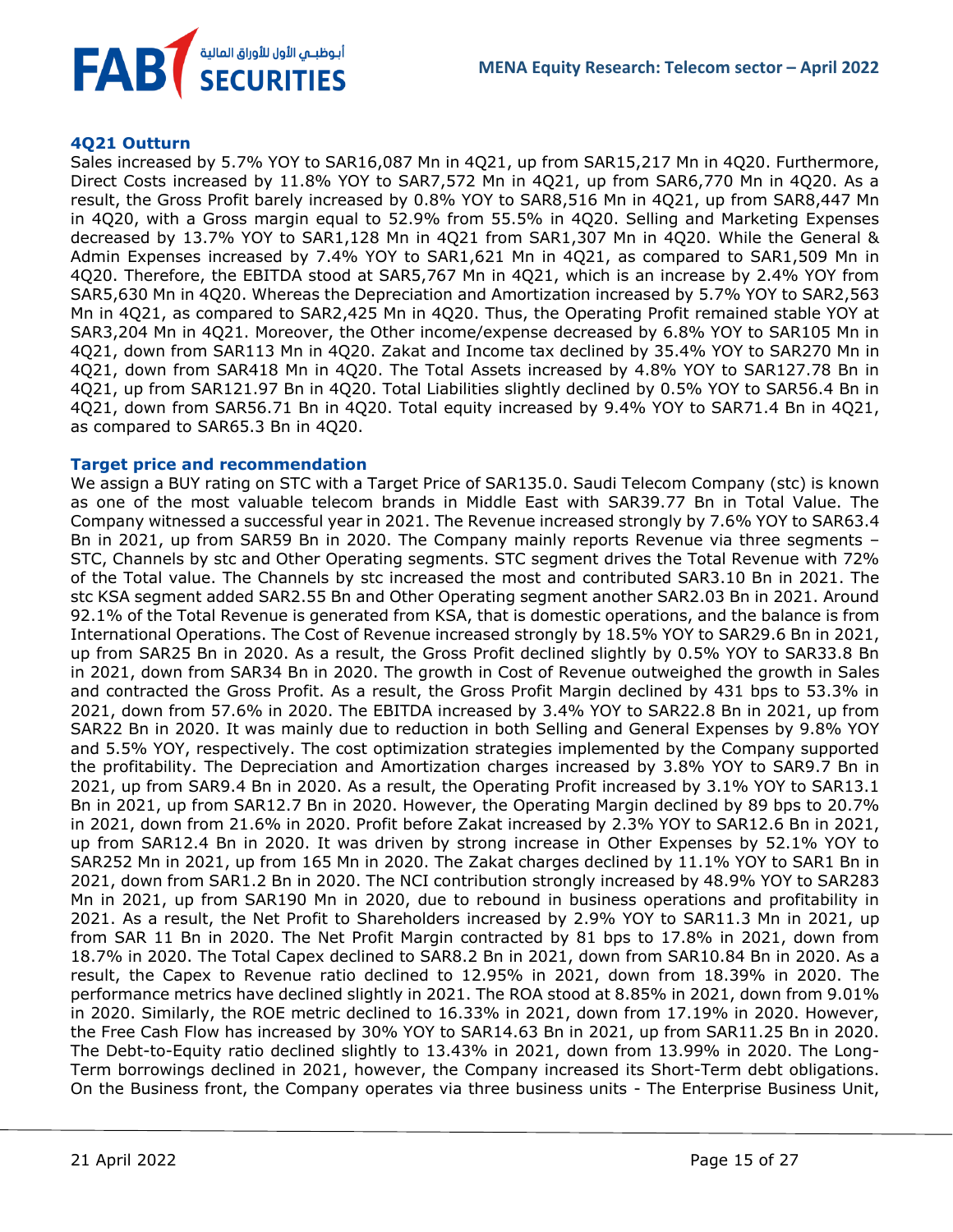أبوظبـي الأول للأوراق المالية<br>SECURITIES **FAB** 

The Consumer Business Unit and The Wholesale Business Unit. The Revenue generated from the Enterprise Business Unit increased strongly by 20.9% YOY due to strong rebound in consumer demand from public and private sectors. Similarly, the Consumer Business Unit witnessed a strong increase in the Residential segment Revenues by 10.5% mainly due to FTTH and Fixed wireless access subscribers. Lastly, the Revenue from the Wholesale Business Unit increased by 2.9%. It was driven by stc's infrastructure investments to aid the growth in the Company's services. The Solutions by stc IPO in 2021 witnessed an overall coverage of 130 times and successful subscription in the Saudi Markets. It was met with very high demand in the region. The Enterprise business sector added an Advanced Tech and Cyber security company launched by stc to provide services in the sector. During 2021, stc launched a digital hub known as MENA hub with an investment of USD1 Bn. It ensures stc's market position in the region and the ICT sector. Under the DARE strategy, the Company witnessed growth via stcpay which availed digital banking license to operate as a digital bank. The segment has 8 million registered users and around 3 million cards were subscribed by the customers. The annual EPS grew to SAR5.66 per share in 2021, up from SAR5.50 per share in 2020. The Dividend Payout Ratio declined to 70.67% in 2021, down from 72.73% in 2020. Similarly, the Dividend Yield declined to 3.56% in 2021, down from 3.77% in 2020. The Company demonstrates healthy cash flow and stable financial position with regular dividend payments. It announced interim cash dividends worth SAR1.99 Bn for 4Q21. Based on our analysis we assign a BUY rating.

#### **STC – Relative Valuation**

| (at CMP)       | 2018  | 2019  | 2020  | 2021  | 2022F |
|----------------|-------|-------|-------|-------|-------|
| P/E(x)         | 21.08 | 21.31 | 20.65 | 20.07 | 18.45 |
| P/B(x)         | 3.47  | 3.68  | 3.55  | 3.28  | 3.11  |
| Dividend yield | 3.5%  | 3.5%  | 3.5%  | 3.5%  | 3.5%  |

*FABS Estimates & Co Data*

#### **STC - P&L**

| SAR mm                         | 1Q21     | 4Q21     | <b>1Q22F</b>    | YOY Ch    | QOQ Ch    | 2,021     | 2022F     | Change   |
|--------------------------------|----------|----------|-----------------|-----------|-----------|-----------|-----------|----------|
| <b>Sales</b>                   | 15,695   | 16,087   | 16,329          | 4.0%      | 1.5%      | 63,417    | 66,367    | 4.7%     |
| Direct costs                   | -7,138   | $-7,572$ | $-7,511$        | 5.2%      | -0.8%     | $-29,623$ | $-31,029$ | 4.7%     |
| Gross profit                   | 8,557    | 8,516    | 8,817           | $3.0\%$   | 3.5%      | 33,794    | 35,338    | 4.6%     |
| Selling & overhead expenses    | -1,350   | -1,128   | $-1,355$        | $0.4\%$   | 20.2%     | $-5,463$  | $-5,625$  | 3.0%     |
| General & admin Exp.           | -1,366   | $-1,621$ | $-1,388$        | 1.6%      | -14.4%    | $-5,490$  | $-5,791$  | 5.5%     |
| <b>EBITDA</b>                  | 5,841    | 5,767    | 6,074           | 4.0%      | 5.3%      | 22,841    | 23,922    | 4.7%     |
| Depreciation & amortization    | $-2,360$ | $-2,563$ | $-2,409$        | $2.1\%$   | -6.0%     | $-9,713$  | $-9,856$  | 1.5%     |
| <b>Operating profit (EBIT)</b> | 3,482    | 3,204    | 3,665           | 5.3%      | 14.4%     | 13,128    | 14,065    | 7.1%     |
| Other income/(expenses)        | -84      | -105     | 12 <sup>2</sup> | $-113.9%$ | -111.2%   | $-252$    | -156      | $-38.0%$ |
| Finance Income                 | 102      | 100      | 101             | $-1.1\%$  | 1.0%      | 378       | 409       | 8.2%     |
| Financial charges              | -144     | -175     | $-157$          | $9.3\%$   | $-10.0\%$ | $-619$    | $-638$    | 3.0%     |
| <b>Profit before zakat</b>     | 3,355    | 3,024    | 3,620           | 7.9%      | 19.7%     | 12,635    | 13,681    | 8.3%     |
| Zakat                          | -355     | -270     | $-290$          | $-18.5%$  | 7.3%      | $-1,040$  | $-1,094$  | 5.2%     |
| <b>Profit before NCI</b>       | 3,000    | 2,754    | 3,331           | 11.0%     | 20.9%     | 11,595    | 12,586    | 8.6%     |
| NCI                            | -48      | -141     | $-71$           | 48.0%     | -49.7%    | $-283$    | $-288$    | 1.5%     |
| <b>Profit attributable</b>     | 2,952    | 2,614    | 3,260           | 10.4%     | 24.7%     | 11,311    | 12,299    | 8.7%     |

*FABS estimate & Co Data*

#### **STC- Margins**

| SAR mm            | 1021  | 4021  | 1022F | YOY Ch | <b>000 Ch</b> | 2,021 | 2022F | Change |
|-------------------|-------|-------|-------|--------|---------------|-------|-------|--------|
| Gross margin      | 54.5% | 52.9% | 54.0% | -52    | 106           | 53.3% | 53.2% | -4     |
| Operating margin  | 22.2% | 19.9% | 22.4% | 26     | 253           | 20.7% | 21.2% | 49     |
| Net profit margin | 18.8% | 16.2% | 20.0% | 115    | 372           | 17.8% | 18.5% | 69     |

*FABS estimate & Co Data*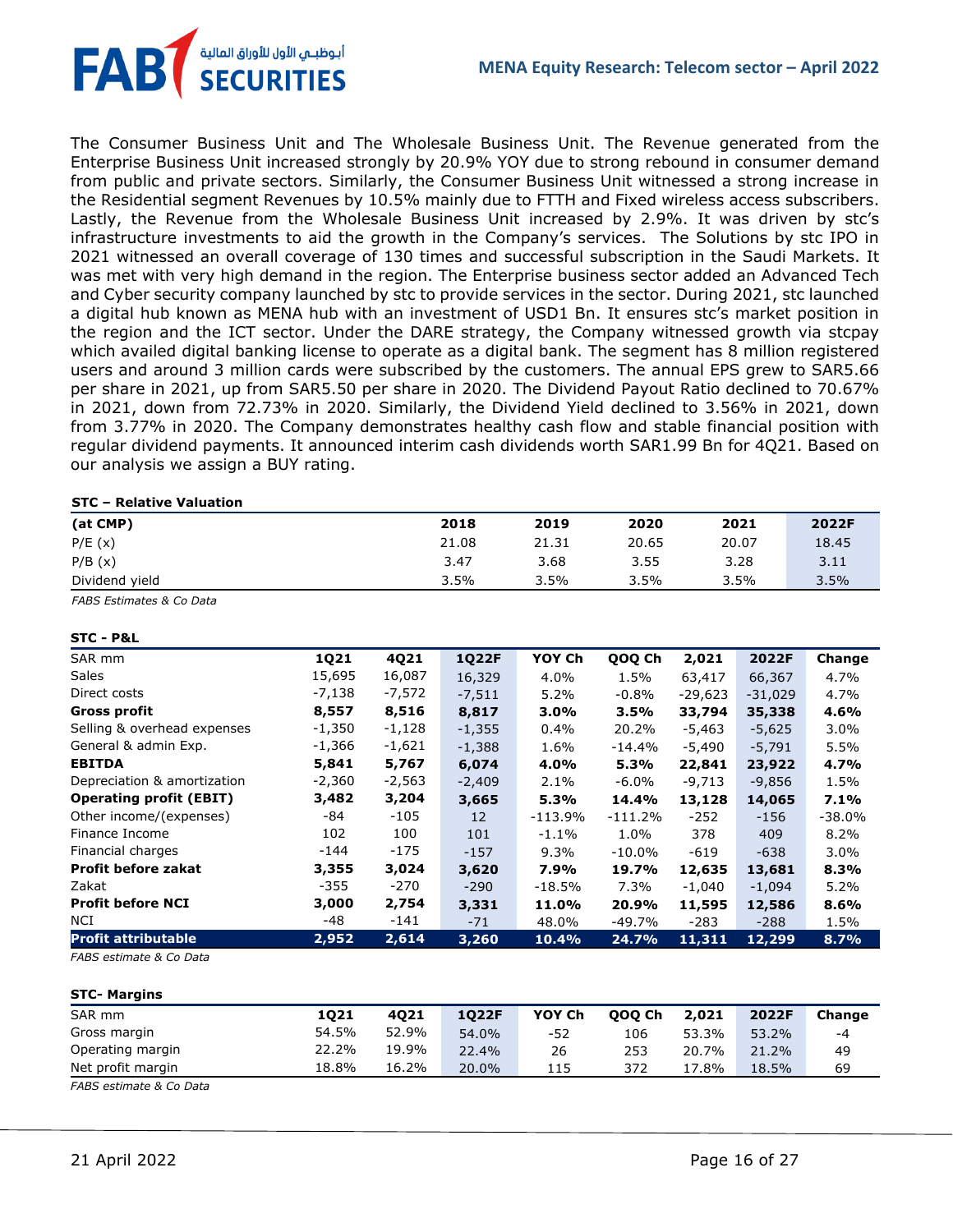

## <span id="page-16-0"></span>**1Q22 preview: Telecom Egypt**

Higher S&A expenses along with lower Net Operating revenue to reduce the profitability

|                                | 12-m target price: | Stock rating: |
|--------------------------------|--------------------|---------------|
| CMP (EGP): 15.37               | EGP23.00           | <b>BUY</b>    |
| Potential gain $(\%): +49.6\%$ |                    |               |

### **1Q22 Estimate**

Telecom Egypt (ETEL) is estimated to report a 22.3% YOY increase in Net Profit to EGP2,598 Mn in 1Q22, up from EGP2,124 Mn in 1Q21. The Gross Profit is expected to increase by 19.1% YOY to EGP4,090 Mn in 1Q22, up from EGP3,434 Mn in 1Q21, mainly due to an expected rise by 28.1% YOY in the Operating Revenue to EGP10,763 Mn in 1Q22, up from EGP8,399 Mn in 1Q21. The Operating Costs would also increase by 34.4% YOY to EGP6,673 Mn in 1Q22, up from EGP4,965 Mn in 1Q21. The Selling and Overhead expenses are likely to increase by 26.3% YOY to EGP1,897 Mn in 1Q22, up from EGP1,501 Mn in 1Q21. The Net Operating Revenues are likely to decrease strongly YOY to reach negative EGP9 Mn in 1Q22, down from EGP299 Mn in 1Q21. As a result, the Operating Profit is expected to decline by 2.1% YOY to EGP2,185 Mn in 1Q22, down from EGP2,231 Mn in 1Q21. The Net Finance Income/Cost is likely to decrease YOY to EGP3 Mn in 1Q22 from EGP98 Mn in 1Q21. The Zakat charges are likely to decrease by 39.3% YOY to EGP583 Mn in 1Q22, down from EGP960 Mn in 1Q21.

### **2022 Forecast**

Telecom Egypt's Net Profit is expected to increase by 7.9% YOY to EGP9,078 Mn in 2022, up from EGP8,417 Mn in 2021. The Gross Profit is expected to increase by 2.6% YOY to EGP15,530 Mn in 2022, up from EGP15,140 Mn in 2021. The Operating Revenue is expected to increase by 7.4% YOY to EGP39,819 Mn in 2022, up from EGP37,088 Mn in 2021. The Operating Costs is likely to increase by 10.7% YOY to EGP24,290 Mn in 2022, up from EGP21,948 Mn in 2021. The Selling and Overhead expenses are expected to increase by 7.3% YOY to EGP7,598 Mn in 2022, up from EGP7,081 Mn in 2021.The Net Operating Revenue is estimated to decrease YOY reaching EGP311 Mn in 2022, down from EGP328 Mn in 2021. Therefore, the Operating profit would decrease by 1.7% YOY to EGP8,242 Mn in 2022, as compared to EGP8,386 Mn in 2021. Income from Associates would increase by 18.2% YOY to EGP3,952 Mn in 2022, compared to EGP3,343 Mn in 2021. The Profit Before Zakat is expected to increase by 4.2% YOY to EGP11,591 Mn in 2022, up from EGP11,126 Mn in 2021. The Zakat expense is likely to decrease by 7.2% YOY to EGP2,510 Mn in 2022, down from EGP2,705 Mn in 2021. The NCI is likely to decrease by 19.6% YOY to EGP3 Mn in 2022.

### **4Q21 Outturn**

The Company recorded an increase by 1.3% YOY in Gross Profit to EGP4,036 Mn in 4Q21, up from EGP3,983 Mn in 4Q20. It was mainly supported by 12% YOY increase in Operating Revenue to EGP10,710 Mn in 4Q21, as compared to EGP9,565 Mn in 4Q20. The increase in Operating revenue offset the 19.6% YOY increase in Operating costs to EGP6,674 Mn in 4Q21. The Operating Profit increased by 6.2% YOY to EGP1,891 Mn in 4Q21, up from EGP1,781 Mn in 4Q20. It was mainly due to a decrease by 3.6% YOY in the Selling & overhead expenses to EGP2,007 Mn in 4Q21, down from EGP2,082 Mn in 4Q20. The Net Operating revenue has reversed in 4Q21 to EGP138 Mn. The Profit before Zakat increased by 45.6% YOY to EGP2,918 Mn in 4Q21, up from EGP2,004 Mn in 4Q20. This was mainly supported by the Operating Profit and an increase by 59.4% YOY in Income from Associates to EGP1,024 Mn in 4Q21, up from EGP643 Mn in 4Q20. Zakat expense decreased by 12.4% YOY to EGP599 Mn in 4Q21 from EGP683 Mn in 4Q20. Total Assets increased by 7.4% YOY to EGP90.68 Bn in 4Q21, up from EGP84.42 Bn in 4Q20. Whereas the Total Equity increased by 14.4% YOY to EGP44.33 Bn in 4Q21, as compared to EGP38.76 Bn in 4Q20. Similarly, the Total liabilities slightly increased by 1.5% YOY to EGP46.36 Bn in 4Q21, up from EGP45.66 Bn in 4Q20.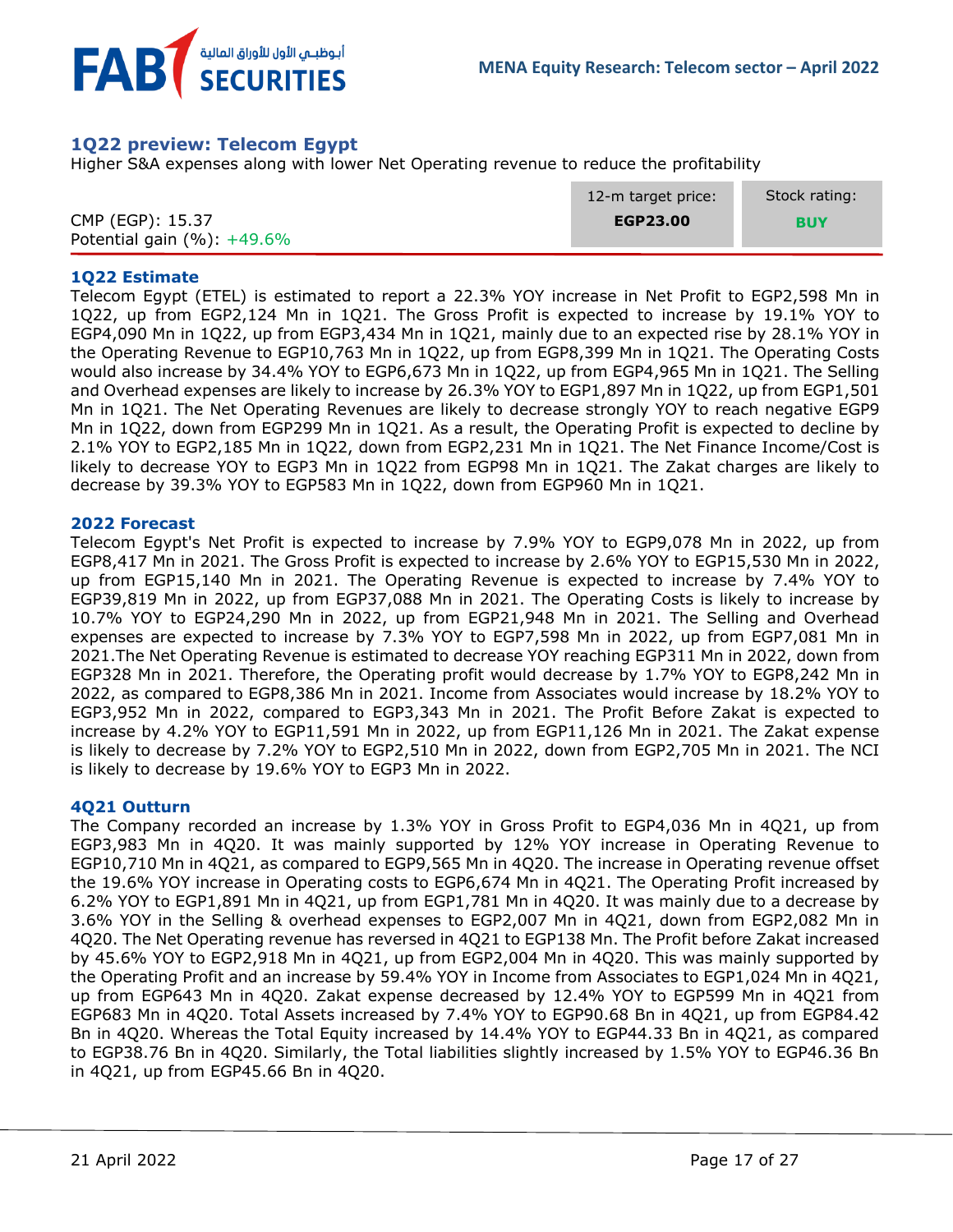

#### **Target price and recommendation**

We assign a BUY rating on Telecom Egypt, with a revised target price of EGP23.00. Telecom Egypt Company is a joint stock company based in Egypt that offers landline, retail, and wholesale telecommunications services. Access, local, long distance, and international voice, Internet, data, and other telecommunications-related services are among the retail telecommunications services offered by the company. Broadband capacity leasing, Internet service, and national and international interconnection services are among its wholesale services. At the financial year ended 31 December 2021, the Company reported a significant growth by 73.5% YOY reaching EGP 8.42 Bn, as compared to EGP 4.85 Bn in the same period last year, mainly driven by an increase in both Operating Revenue and the Income from Associates. Company's Operating Revenues were up by 16.2% YOY hitting EGP 37.09 Bn in 2021, compared to EGP 31.91 Bn in 2020, led by an increase in the Home and personal communications, Enterprise, and Domestic wholesale revenues. It was offset by a decline in both International carriers and International cables and networks. Similarly, the Operating Costs have increased by 12.9% YOY to EGP 21.95 Bn, as compared to EGP 19.45 Bn in 2020. Therefore, the Gross Profit surged by 21.5% YOY standing at EGP 15.14 Bn at the end of 2021, with a Gross margin equal to 38.2%, down from 39.1% in 2020. While the Selling and overhead expenses have increased by 9% YOY reaching EGP 7.08 Bn in 2021, mainly due to an increase by 12.6% and 5% YOY in the G&A expenses and S&D expenses, respectively. The Other Operating revenues increased to EGP 563 Mn in 2021, while the Other operating expenses have declined by 56% YOY to EGP 235 Mn, down from EGP 532 Mn in 2020. Thus, the Net operating revenue was strongly up reaching EGP 328 Mn at the end of 2021. As a result, Operating profit increased by 42.2% YOY to EGP 8.39 Bn from EGP 5.9 Bn in 2020. The Operating profit margin stood at 19.5% in the year ended 2021. Moreover, the Company's income from associates grew by 51.5% YOY hitting EGP 3.34 Bn, up from EGP 2.21 Bn for the full year 2021. Consequently, the Profit before Zakat has grown by 68% YOY to EGP 11.13 Bn in 2021. Furthermore, the Zakat expense was up by 53.1% YOY standing at EGP 2.71 Bn, up from EGP 1.77 Bn in 2020. Meanwhile, the Company has reported a strong performance in the Balance Sheet, with an increase by 7.4% YOY in the Total Assets to EGP 90.68 Bn in 2021. Also, the Total equity grew by 14.4% YOY reaching EGP 44.3 Bn, up from EGP 38.8 Bn in 2020. The Company has shown a lower Net debt at the end of 2021 totalling of EGP 13.34 Bn, down from EGP 18.28 Bn at the same time last year. The 27% YOY drop in the Net debt was mainly attributed by lower Gross debt and higher Cash & cash equivalents. Additionally, the Return on Equity (ROE) and Return on Assets (ROA) both increased to 19% and 9.3%, respectively in 2021. Based on our analysis, we assign a BUY rating on the stock.

| Telecom Egypt – Relative Valuation |       |      |         |      |       |
|------------------------------------|-------|------|---------|------|-------|
| (at CMP)                           | 2018  | 2019 | 2020    | 2021 | 2022F |
| P/E(x)                             | 10.33 | 7.38 | 6.71    | 3.57 | 2.91  |
| P/B(x)                             | 0.82  | 0.75 | 0.68    | 0.60 | 0.57  |
| Dividend yield                     | 1.6%  | 1.6% | $3.2\%$ | 4.8% | 4.8%  |

### **Telecom Egypt – Relative Valuation**

*FABS Estimates & Co Data*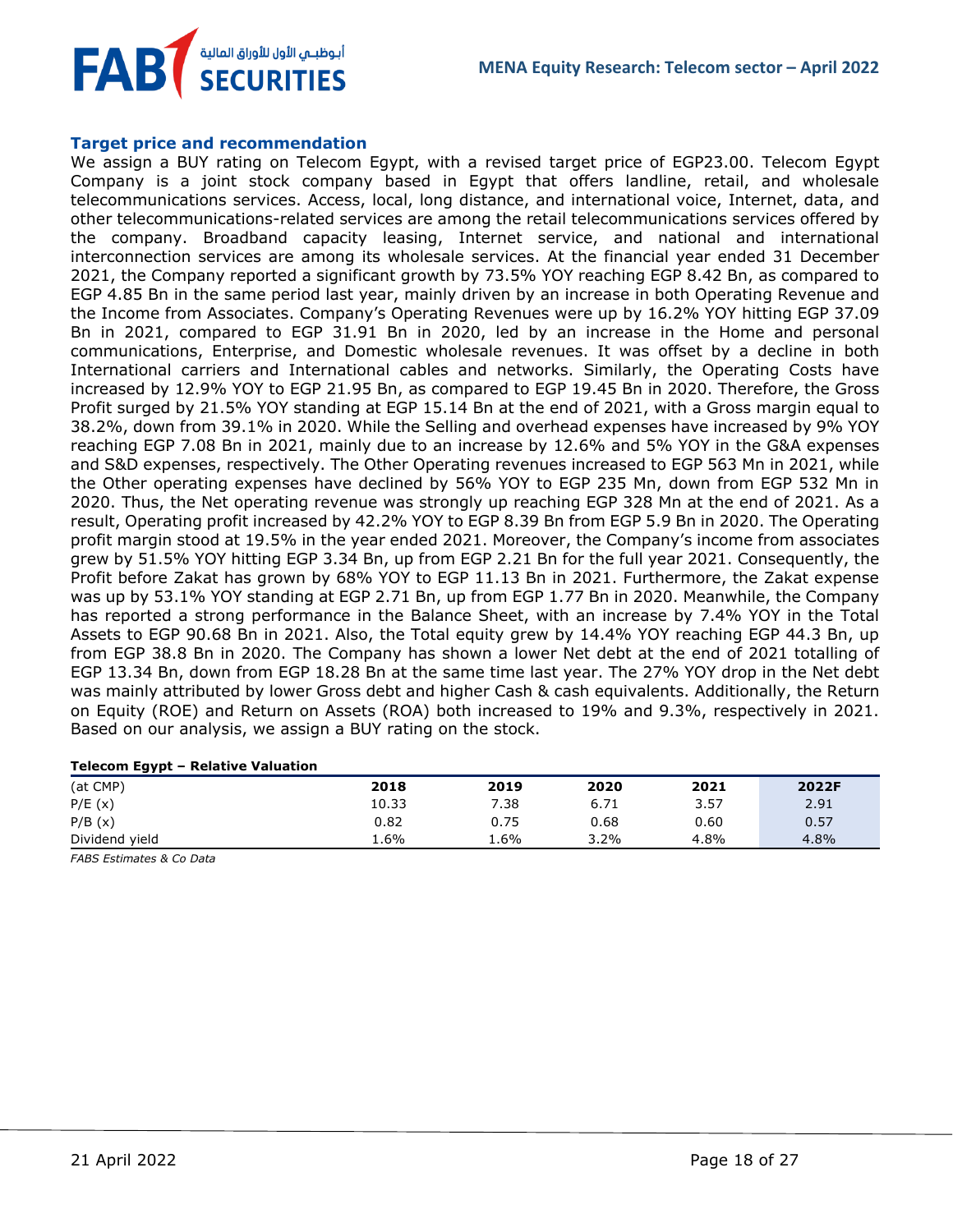#### **Telecom Egypt-P&L**

FAB<sup>T</sup> SECURITIES

| EGP mm                             | 1Q21     | 4Q21     | <b>1Q22F</b> | YOY Ch    | QOQ Ch    | 2021      | 2022F     | Change   |
|------------------------------------|----------|----------|--------------|-----------|-----------|-----------|-----------|----------|
| Operating Revenue                  | 8,399    | 10,710   | 10,763       | 28.1%     | 0.5%      | 37,088    | 39,819    | 7.4%     |
| Operating costs                    | -4,965   | -6,674   | $-6,673$     | 34.4%     | $0.0\%$   | $-21,948$ | $-24.290$ | 10.7%    |
| <b>Gross profit</b>                | 3,434    | 4,036    | 4,090        | 19.1%     | 1.3%      | 15,140    | 15,530    | 2.6%     |
| Selling & overhead expenses        | $-1,501$ | $-2,007$ | $-1,897$     | 26.3%     | $-5.5%$   | $-7,081$  | $-7,598$  | 7.3%     |
| Net operating revenue (others)     | 299      | $-138$   | $-9$         | $-102.9%$ | $-93.7%$  | 328       | 311       | -5.3%    |
| <b>Operating profit</b>            | 2,231    | 1,891    | 2,185        | $-2.1%$   | 15.5%     | 8,386     | 8,242     | $-1.7%$  |
| Income from Associates             | 952      | 1,024    | 994          | $4.4\%$   | $-3.0\%$  | 3,343     | 3,952     | 18.2%    |
| Net Finance income/(cost)          | -98      | 3        | 3            | $-102.6%$ | $-5.0\%$  | $-603$    | $-602$    | $-0.2\%$ |
| <b>Profit before zakat</b>         | 3,086    | 2,918    | 3,181        | $3.1\%$   | $9.0\%$   | 11,126    | 11,591    | 4.2%     |
| Zakat                              | -960     | -599     | $-583$       | $-39.3%$  | $-2.7%$   | $-2,705$  | $-2,510$  | $-7.2\%$ |
| <b>Profit before N-C interests</b> | 2,125    | 2,320    | 2,598        | 22.3%     | 12.0%     | 8,421     | 9,081     | 7.8%     |
| Non-controlling interests          | $-1$     | 0.7      | $-0.7$       | $-37.0%$  | $-205.0%$ | -4        | $-3$      | $-19.6%$ |
| <b>Profit attributable</b>         | 2,124    | 2,320    | 2,598        | 22.3%     | 12.0%     | 8,417     | 9,078     | 7.9%     |

*FABS estimate & Co Data*

#### **Telecom Egypt - Margins**

| EGP mm         | 1021  | 4021  | 1022F | YOY Ch | 000 Ch | 2021  | 2022F | Change |
|----------------|-------|-------|-------|--------|--------|-------|-------|--------|
| <b>GPM</b>     | 40.9% | 37.7% | 38.0% | $-288$ | 32     | 40.8% | 39.0% | $-182$ |
| OPM            | 26.6% | 17.7% | 20.3% | $-627$ | 264    | 22.6% | 20.7% | $-191$ |
| Net margin     | 25.3% | 21.7% | 24.1% | $-116$ | 247    | 22.7% | 22.8% | 10     |
| $\blacksquare$ |       |       |       |        |        |       |       |        |

*FABS estimate & Co Data*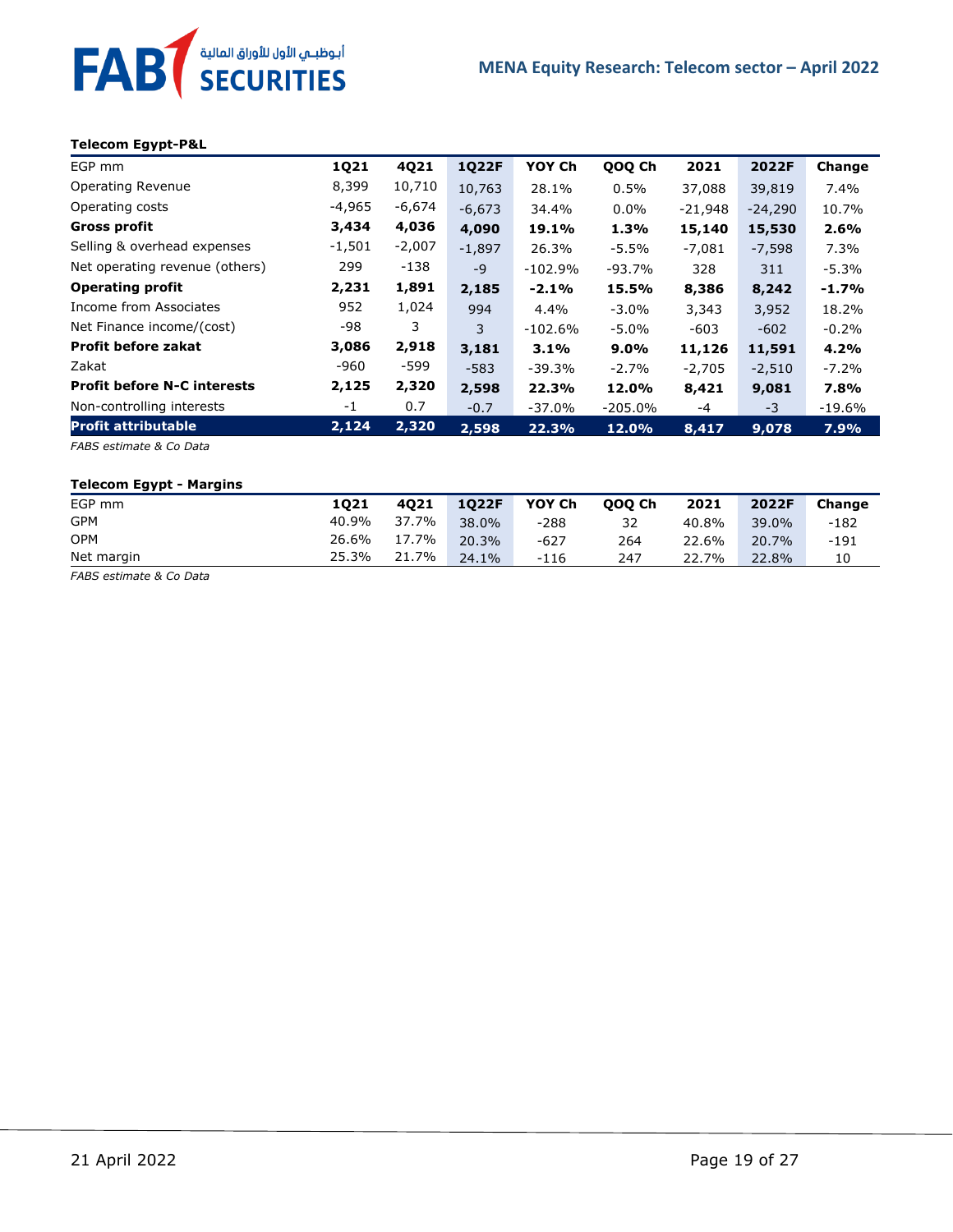

## <span id="page-19-0"></span>**1Q22 preview: Emirates Integrated Telecommunications**

Higher Revenue expected to support the Net profit

|                                  | 12-m target price: | Stock rating:     |
|----------------------------------|--------------------|-------------------|
| CMP(AED):6.58                    | <b>AED7.50</b>     | <b>ACCUMULATE</b> |
| Potential upside $(\%): +14.0\%$ |                    |                   |

### **1Q22 Estimate**

Emirates Integrated Telecommunications (DU) Net Profit expected to increase by 17.3% YOY to AED302 Mn in 1Q22, up from AED257 Mn in 1Q21, mainly due to an expected increase in Revenue. The EBITDA is expected to increase by 12.7% YOY to AED1,262 Mn in 1Q22, up from AED1,120 Mn in 1Q21, driven by an expected increase by 6.6% YOY in Revenue to AED3,073 Mn in 1Q22, up from AED2,883 Mn in 1Q21. The Costs are expected to increase by 1.3% YOY to AED1,751 Mn in 1Q22, up from AED1,730 Mn in 1Q21. The Marketing Expenses are expected to strongly increase by 76.3% YOY to AED59 Mn in 1Q22, up from AED34 Mn in 1Q21. The Depreciation Expense is likely to increase by 20.1% YOY to AED570 Mn in 1Q22, up from AED475 Mn in 1Q21. As a result, the Operating Profit is expected to increase by 7.2% YOY reaching AED692 Mn in 1Q22, compared to AED645 Mn in 1Q21. The Finance Income/Expense is expected to rise by 33.2% YOY standing at AED20 in 1Q22, up from AED15 Mn in 1Q21. The Other Income/Expense is expected to stand at nil in 1Q22. The Federal Royalty is expected to decrease slightly by 0.9% YOY to AED369 Mn in 1Q22, down from AED372 Mn in 1Q21.

### **2022 Forecast**

DU's Net profit is estimated to increase by 7.4% YOY to AED1,182 Mn in 2022, up from AED1,101 Mn in 2021. The Revenue is expected to increase by 5.4% YOY to AED12,310 Mn in 2022, up from AED11,682 Mn in 2021. The Costs are expected to increase by 2.3% YOY to AED7,016 Mn in 2022, up from AED6,861 Mn in 2021. The Marketing Expense is expected to increase by 18% YOY to AED240 Mn in 2022, up from AED204 Mn in 2021. Thus, the EBITDA is expected to increase by 9.4% YOY to AED5,053 Mn in 2022, up from AED4,618 Mn in 2021. The Depreciation and Amortization is expected to increase by 6.2% YOY to AED2,316 Mn in 2022, up from AED2,181 Mn in 2021. The Operating Profit is likely to rise by 12.3% YOY to AED2,737 Mn in 2022, up from AED2,436 Mn in 2021. The Finance Expense is likely to increase by 2.1% YOY to AED80 Mn in 2022, up from AED79 Mn in 2021. Other income/expense slightly increase to AED132 Mn in 2022, as compared to AED131 Mn in 2021. As a result, the Pre-royalty Profit is expected to increase by 12.3% YOY to AED2,783 Mn in 2022, up from AED2,477 Mn in 2021. The Federal Royalty is expected to surge by 15.8% YOY to AED1,600 Mn in 2022, up from AED1,382 Mn in 2021.

### **4Q21 Outturn**

The Revenue has increased by 12% YOY to AED3,070 Mn in 4Q21, up from AED2,740 Mn in 4Q20. The Costs (other than Depreciation and Marketing Expenses) have increased by 7% YOY to AED1,760 Mn in 4Q21, up from AED1,646 Mn in 4Q20. As a result, the Gross Profit Margin increased to 42.7% in 4Q21, up from 39.9% in 4Q20. The Marketing expenses increased by 20.95% YOY to AED47 in 4Q21, up from AED39 Mn in 4Q20. Resultantly, the EBITDA was up by 19.6% YOY to AED1,262 Mn in 4Q21, up from AED1,055 Mn in 4Q20. The Depreciation and Amortization expenses decreased by 21.1% YOY to AED671 Mn in 4Q21, down from AED851 Mn in 4Q20. Therefore, the Operating Profit strongly increased YOY to AED591 Mn in 4Q21, up from AED205 Mn in 4Q20. The Operating Profit Margin stood at 19.3% in 4Q21, up from 7.5% in 4Q20. The Finance Income/Expenses significantly increased YOY to AED22 Mn in 4Q21. Other Income/Expense strongly grown to reach AED130 Mn in 4Q21, as compared to AED6 Mn in 4Q20. Thus, the Pre-Royalty Profit increase significantly by 79.1% YOY to AED698 Mn in 4Q21 from AED389 Mn in 4Q20. The Federal Royalty grew by 5.1% YOY to AED359 Mn in 4Q21, up from AED341 Mn in 4Q20. The Total Assets increased by 5.1% YOY to AED16.68 Bn in 4Q21, up from AED15.87 Bn in 4Q20.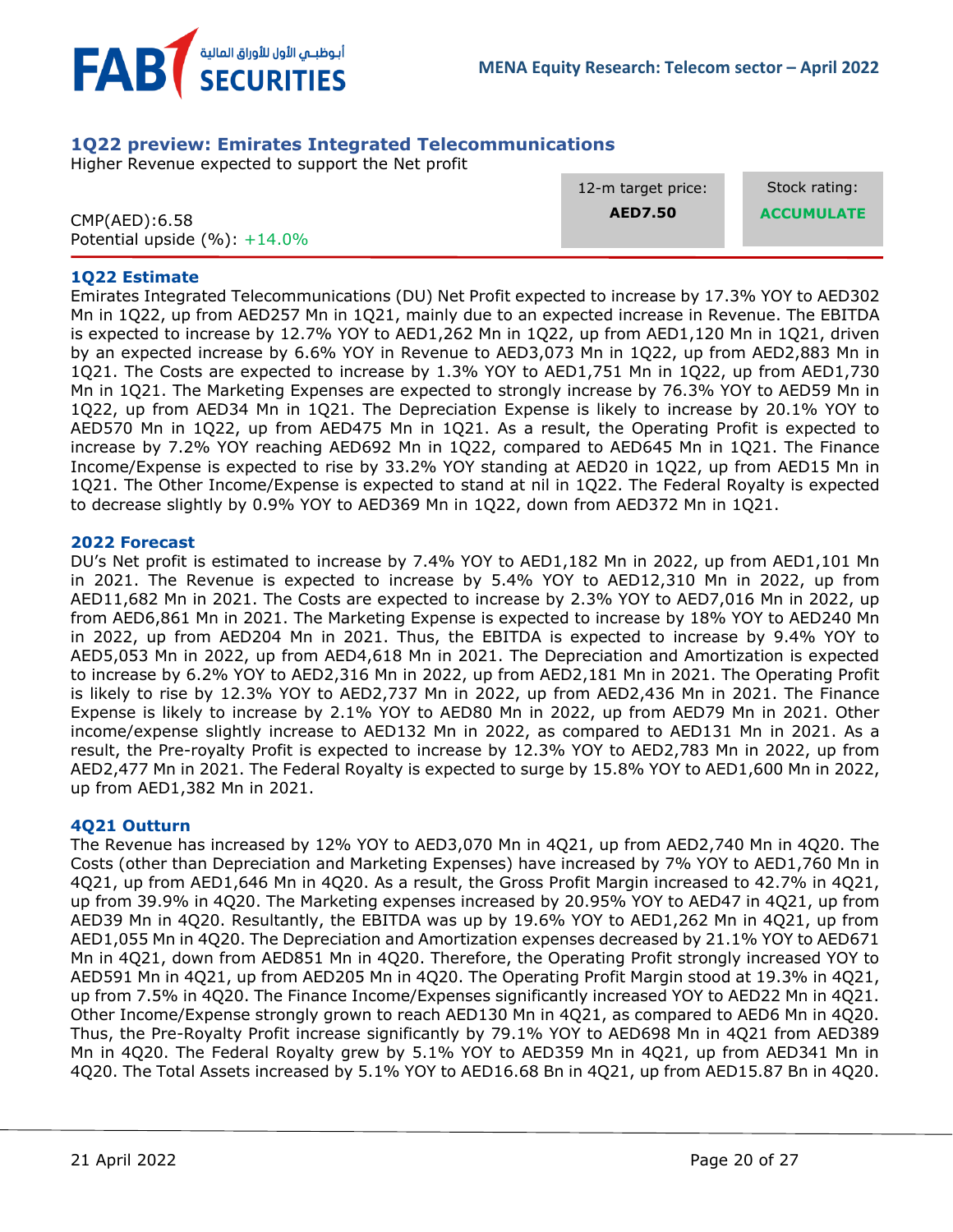**MENA Equity Research: Telecom sector – April 2022**

The Total Equity slightly declined by 0.4% YOY to AED8.53 Bn in 4Q21, down from AED8.57 Mn in 4Q20. Lastly, the Total Liabilities increased by 11.6% YOY to AED8.15 Bn in 4Q21, up from AED7.3 Bn in 4Q20.

## **Target price and recommendation**

أبوظبـي الأول للأوراق المالية <sup>/</sup><br>SECURITIES

FAB

We maintain our ACCUMULATE rating on Du, with a target price of AED7.50. Emirates Integrated Telecommunications Company PJSC (Du) is a public joint stock company with limited liability. The Company provides fixed, mixed, wholesale, broadband, broadcasting, and associated telecommunications services in the UAE to enhance customer's life anytime and anywhere. Du has reported a decline by 23.7% YOY in the Net profit reaching AED 1.01 Bn at the end of 2021, as compared to AED 1.44 Bn in the same period last year. This drop was mainly due to a strong decrease in the Gain on disposal of investment, besides an increase in the Marketing expense. Despite the lower profit, the Company has reported an increase by 5.4% YOY in the Total Revenues to AED 11.68 Bn in 2021, up from AED 11.08 Bn in 2020, mainly driven by 10.7% YOY increase in the fixed revenues that was supported by solid contribution from the Consumer segment, disciplined execution of the broadband strategy, and a growth in the Enterprise segment, as well as a 15.5% YOY increase in the Other revenues through a continuous growth in the Equipment revenues and wholesale revenues. This was partially offset by 2.8% YOY decline in the Mobile revenues standing at AED 5.3 Bn, down from AED 5.45 Bn in 2020. Meanwhile, the Costs excluding D&A and Marketing expenses were up by 10.4% YOY reaching AED 6.86 Bn in 2021, compared to AED 6.21 Bn in 2020. Therefore, the Gross profit slightly decreased by 1% YOY to AED 4.82 Bn in the year ended 2021, with a Gross margin equal to 41.3%, down by 268 bps from 43.9% in 2020. Similarly, the Marketing expense has increased by 35.1% YOY to AED 204 Mn at the end of 2021. As a result, the EBITDA has decreased by 2.2% YOY from AED 4.72 Bn in 2020, down to AED 4.62 Bn in 2021. Moreover, the Depreciation, Amortization, and Impairment expenses have declined by 3.2% YOY totaling an AED 2.18 Bn, down from AED 2.25 Bn. Thus, the Operating profit has slightly dropped by 1.2% YOY to AED 2.44 Bn at the end of 2021, with an OPM equal to 20.9% in 2021. The Company's Pre-royalty profit was down by 16% YOY reaching AED 2.48 Bn, as compared to AED 2.96 Bn in 2020, mainly attributed by a strong decreased in the Gain on Disposal of investment standing at a loss of AED 6 Bn in 2021, as an increase by 42.5% YOY in the Financing income/ expense to AED 79 Mn in 2021. Additionally, the Other income/ expense significantly increased hitting AED 131 Mn, up from AED 14 Mn in 2020. Furthermore, the Federal Royalty stood at AED 1.38 Bn at the end of 2021, which is a decrease by 8.6% YOY from AED 1.51 Bn in 2020. On the other hand, the Company has shown an unleveraged Balance sheet at the year ended 31 December 2021, where the Cash and Term deposits have declined reaching AED 2.02 Bn, down from AED 2.24 Bn in 2020. On a monthly basis, the Company's Gross debt remained stable at AED 200 Mn at the year ended 2021. Moreover, Du has reflected a strong Liquidity position with a Total Liquidity of AED 5.58 Bn in 2021. Whereas the Cash &Term deposits amount a 36% from the Total liquidity, and the rest 64% for the Undrawn facility that stood at AED 3.57 Bn in 2021. The Capex was at the highest level to reach an AED 2.6 Bn, up by 39.1% YOY from AED 1.87 Bn in 2020, mainly due a strong deployment in 2021 through covering 91% of population with 5G service, continued transformation of IT and network infrastructure, and a continuous fiber deployment. In addition, the Operating free cash flow remained strong at AED 1.99 Bn in 2021, despite the decline by 24.5% YOY from AED 2.64 Bn in 2020. Finally, the Company proposed a final Cash dividend of AED 0.11 per share amounting to AED 498.62 Mn for the year 2021. Based on our analysis, we assign an ACCUMULATE rating on the stock.

| ---      |       |       |       |       |       |
|----------|-------|-------|-------|-------|-------|
| (at CMP) | 2018  | 2019  | 2020  | 2021  | 2022F |
| P/E(x)   | 16.87 | 17.32 | 20.56 | 27.42 | 25.23 |
| P/B(x)   | 3.50  | 3.45  | 3.48  | 3.50  | 3.38  |
|          |       |       |       |       |       |

*FABS Estimates & Co Data*

**DU – Relative Valuation**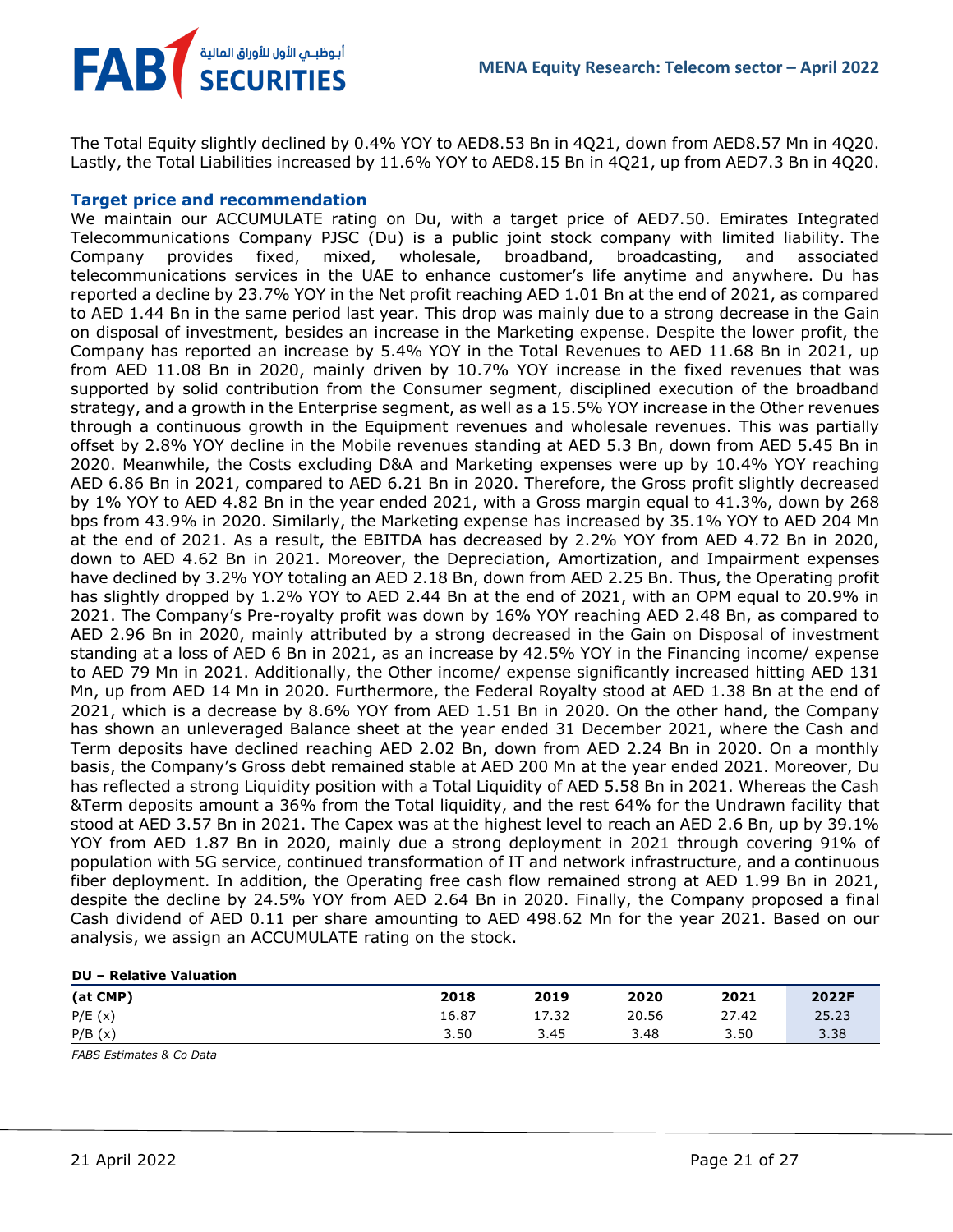

## **DU - P&L**

| AED mm                                     | <b>1Q21</b> | 4Q21     | <b>1Q22F</b> | YOY Ch    | QOQ Ch    | 2021     | 2022F    | Change    |
|--------------------------------------------|-------------|----------|--------------|-----------|-----------|----------|----------|-----------|
| Revenue                                    | 2,883       | 3,070    | 3,073        | 6.6%      | $0.1\%$   | 11,682   | 12,310   | 5.4%      |
| Costs (ex D&A, marketing exp)              | -1,730      | $-1,760$ | $-1,751$     | 1.3%      | $-0.5%$   | $-6,861$ | $-7,016$ | 2.3%      |
| Marketing expense                          | -34         | $-47$    | $-59$        | 76.3%     | 25.3%     | $-204$   | $-240$   | 18.0%     |
| <b>EBITDA</b>                              | 1,120       | 1,262    | 1,262        | 12.7%     | $0.0\%$   | 4,618    | 5,053    | 9.4%      |
| Depreciation, Amortization, and Impairment | $-475$      | $-671$   | $-570$       | 20.1%     | $-15.0%$  | $-2,181$ | $-2,316$ | 6.2%      |
| <b>Operating profit</b>                    | 645         | 591      | 692          | 7.2%      | 17.0%     | 2,436    | 2,737    | 12.3%     |
| Financing income/expense                   | $-15$       | $-22$    | $-20$        | 33.2%     | $-10.0%$  | -79      | -80      | 2.1%      |
| Other income/expense                       | 0           | 130      | $\Omega$     | <b>NM</b> | <b>NM</b> | 131      | 132      | 1.0%      |
| Gain on disposal of investment             | $-1$        | $-1$     | $-1$         | 64.0%     | 0.1%      | $-11$    | -6       | $-49.0\%$ |
| <b>Pre-royalty profit</b>                  | 629         | 698      | 670          | 6.5%      | $-3.9%$   | 2,477    | 2,783    | 12.3%     |
| Federal Royalty                            | $-372$      | $-359$   | $-369$       | $-0.9%$   | 2.8%      | $-1,382$ | $-1,600$ | 15.8%     |
| <b>Net profit</b>                          | 257         | 321      | 302          | 17.3%     | $-5.9%$   | 1,101    | 1,182    | 7.4%      |

*FABS estimate & Co Data*

#### **DU - Margins**

| AED mm            | 1021  | 4021  | 1022F   | YOY Ch | 000 Ch | 2021    | 2022F | Change |
|-------------------|-------|-------|---------|--------|--------|---------|-------|--------|
| Gross Margin      | 40.0% | 42.7% | 43.0%   | 299    | 34     | 41.3%   | 43.0% | 173    |
| Operating margin  | 22.4% | 19.3% | 22.5%   | 14     | 326    | 20.9%   | 22.2% | 138    |
| Net Profit margin | 8.9%  | 10.4% | $9.8\%$ | 89     | -63    | $9.4\%$ | 9.6%  | 18     |

*FABS estimate & Co Data*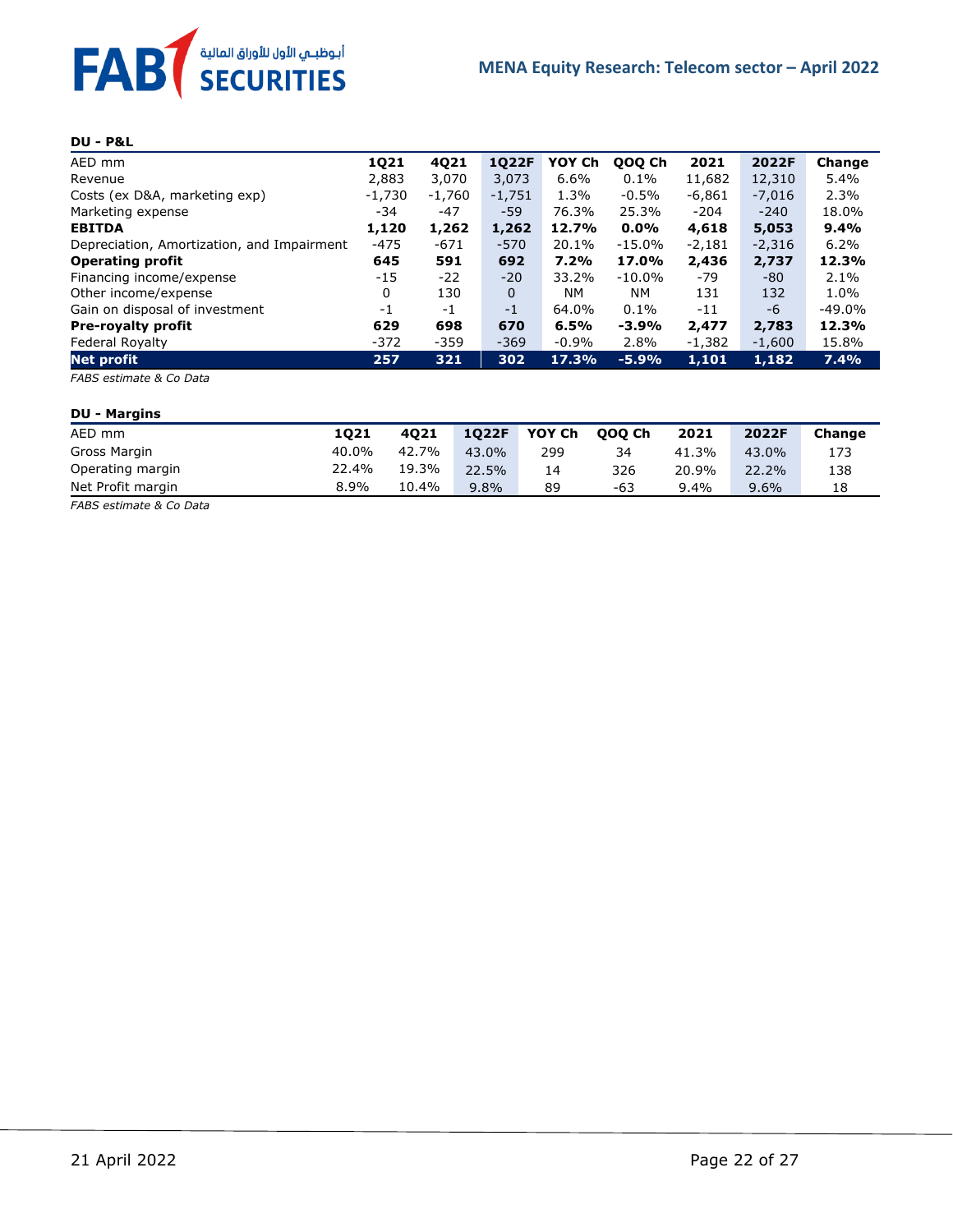

## <span id="page-22-0"></span>**1Q22 preview: Al Yah Satellite Communications Co.**

Higher Revenue expected to support the Net profit

|                                                    | 12-m target price: | Stock rating: |
|----------------------------------------------------|--------------------|---------------|
| CMP(AED): 2.75<br>Potential upside $(\%): +27.3\%$ | <b>AED3.50</b>     | <b>BUY</b>    |
|                                                    |                    |               |

### **1Q22 Estimate**

Al Yah Satellite Communications (Al Yahsat) Net Profit is expected to increase by 20% YOY to USD16.84 Mn in 1Q22, up from USD14.1 Mn in 1Q21. The Total Revenue is likely to increase by 12.01% YOY to USD101.1 Mn in 1Q22, as compared to USD90.2 Mn in 1Q21. The Cost of Revenue is expected to grow significantly to USD15.8 Mn in 1Q22, up from USD4.9 Mn in 1Q21. As a result, the Gross Profit is forecasted to decline slightly to USD85.28 Mn in 1Q22, down from USD85.3 Mn in 1Q21. The Administrative Expenses are likely to decline by 11% YOY to USD27.7 Mn in 1Q22, down from USD31.3 Mn in 1Q21. The Other Income is expected to increase by 18% YOY to USD0.505 Mn in 1Q22, as compared to USD0.43 Mn in 1Q21. As a result, the EBITDA is forecasted to increase by 7% YOY to USD58.05 Mn in 1Q22, up from USD54.4 Mn in 1Q21. The Depreciation Charges are likely to increase by 1% YOY to USD37.4 Mn in 1Q22, up from USD37 Mn in 1Q21. As a result, the Operating Profit is likely to increase by 19% YOY to USD20.7 Mn in 1Q22, up from USD17.4 Mn in 1Q21. The Net Finance Cost is expected to decline by 16% YOY to USD2.5 Mn in 1Q22, down from USD3 Mn in 1Q21. The Share of results of associates and Joint ventures are expected to increase significantly to USD1.3 Mn in 1Q22, up from USD0.306 Mn in 1Q21. As a result, the Net Profit is likely to increase by 20% YOY to USD16.84 Mn in 1Q22, as compared to USD14.1 Mn in 1Q21.

### **2022 Forecast**

Al Yahsat's Net Profit is expected to increase by 27.4% YOY to USD80.12 Mn in 2022, as compared to USD62.9 Mn in 2021. The Gross Profit is expected to increase by 4.23% YOY to USD377.4 Mn in 2022, up from USD362.1 Mn in 2021. The Total Revenue is likely to increase by 4.28% YOY to USD425 Mn in 2022, up from USD407.6 Mn in 2021. Similarly, the Cost of Revenue is expected to increase by 4.7% YOY to USD47.6 Mn in 2022, up from USD45.5 Mn in 2021. The Administrative expenses are likely to increase by 6.51% YOY to USD132 Mn in 2022, up from USD123.9 Mn in 2021. However, the Other Income is expected to decline by 26.82% YOY to USD1.7 Mn in 2022, down from USD2.32 Mn in 2021. As a result, the EBITDA is expected to increase by 2.75% YOY to USD247.1 Mn in 2022, up from USD240.5 Mn in 2021. The Depreciation Charges are likely to increase slightly by 0.57% YOY to USD149.4 Mn in 2022, up from USD148.6 Mn in 2021. As a result, the Operating Profit is expected to increase by 7.64% YOY to USD96.9 Mn in 2022, up from USD90 Mn in 2021. The Net Finance Costs is expected to decline by 36.70% YOY to USD11 Mn in 2022, down from USD17.3 Mn in 2021. Similarly, the Share of results of associates and Joint ventures is forecasted to decline by 42.64% YOY to USD5.500 Mn in 2022, down from USD9.6 Mn in 2021. As a result, the Net Profit is expected to grow strongly by 27.4% YOY to USD80.12 Mn in 2022, up from USD62.9 Mn in 2021.

### **4Q21 Outturn**

The Total Revenue increased by 7.9% YOY to USD123.3 Mn in 4Q21, up from USD114.3 Mn in 4Q20. The Cost of Revenue increased by 16.9% YOY to USD22.9 Mn in 4Q21 from USD19.6 Mn in 4Q20. As a result, the Gross Profit increased by 6% YOY to USD100.4 Mn in 4Q21, up from USD94.7 Mn in 4Q20. The EBITDA increased by 12.1% YOY to USD69.4 Mn in 4Q21, up from USD61.9 Mn in 4Q20. It was mainly improved by a decline by 4.9% YOY in Administrative Expenses to USD31.5 Mn in 4Q21 compared to USD33.2 Mn in 4Q20, besides an increase by 31.3% YOY in the Other income to USD0.55 Mn in 4Q21. Moreover, the Depreciation decreased by 2% YOY to USD36.8 Mn in 4Q21, down from USD37.5 Mn in 4Q20. Whereas the Fair value adjustments on investment property dropped by 16.4% YOY to USD1.7 Mn, down from USD2 Mn in 4Q20. Thus, the Operating Profit increased by 38.3% YOY to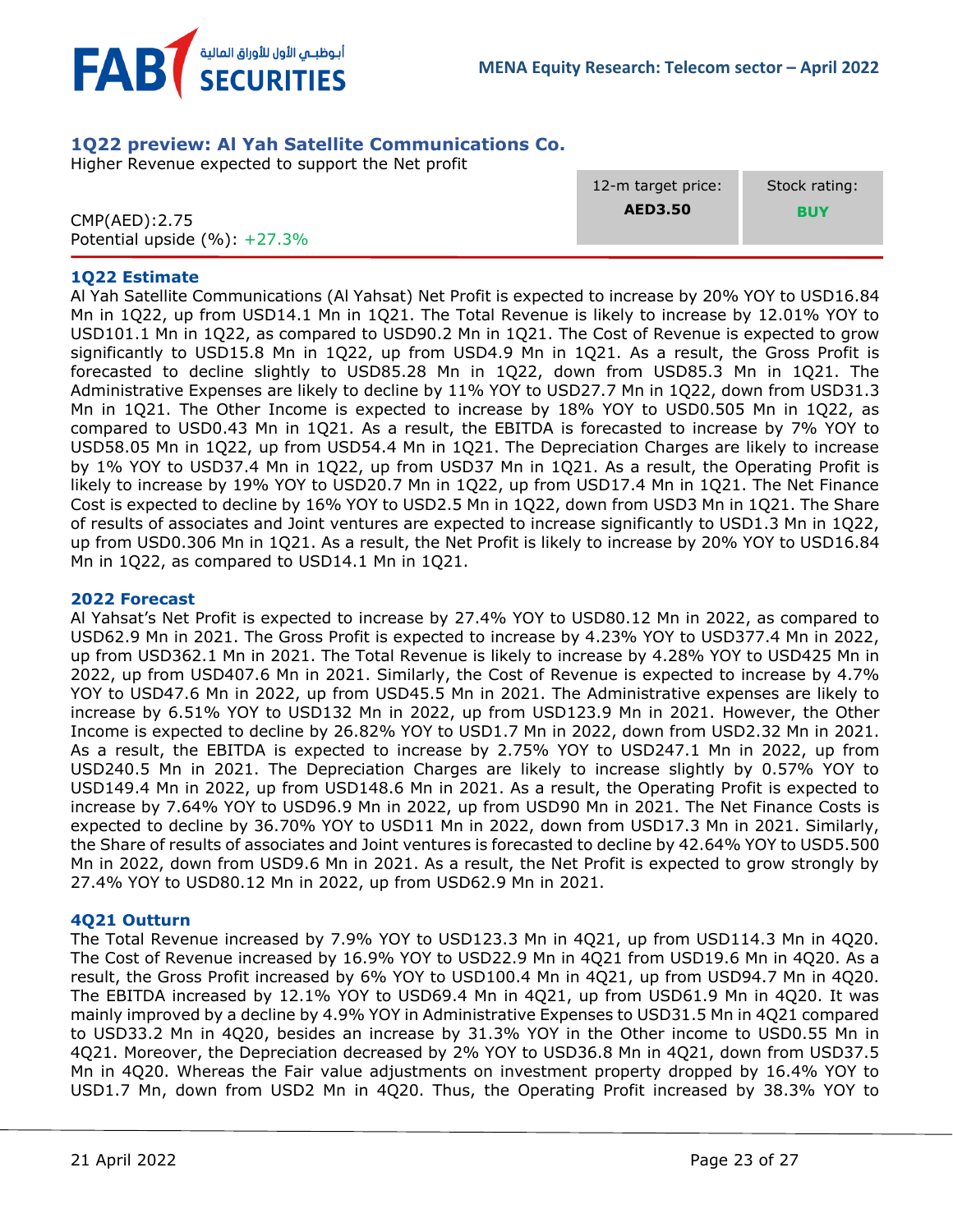USD30.93 Mn in 4Q21, up from USD22.37 Mn in 4Q20. Furthermore, the Net Finance Cost decreased significantly by 40.4% YOY to USD2.47 Mn in 4Q21, down from USD4.15 Mn in 4Q20. The Income Tax strongly increased to USD0.14 Mn in 4Q21, as compared to USD0.06 Mn in 4Q20. The NCI decreased by 26.5% YOY to USD1.57 Mn in 4Q21, down from USD2.14 Mn in 4Q20.

### **Target price and recommendation**

FAB<sup>T</sup> SECURITIES

We assign a BUY rating on Yahsat, with a revised target price of AED3.50 Al Yah Satellite Communications Company P.J.S.C. (Yahsat) is a public company listed on Abu Dhabi Securities Exchange and subsidiary of Mubadala Investment Company that provides multimission satellite services in over 150 countries across Europe, the Middle East, Africa, South America, Asia, and Australasia. During the end of 2021, the Company has reported a slight increase by 1.2% YOY in the Net profit reaching USD 69.8 Mn, as compared to USD 68.9 Mn in 2020, this increase was mainly due to a strong decline in the Share of results of equity-accounted investments. The Total Revenue broadly stable at USD 407.6 Mn in the end of 2021, compared to USD 407.5 Mn in 2020, this was mainly driven by 1.6% YOY increase in both Managed and Mobility Solutions through signing a 3-year distribution contract with a global service provider worth more than USD 86 Mn, along with a growth in Voice, Maritime, and Equipment revenues, as well as a 0.9% YOY increase in the Data Solutions that was supported by a 20% YOY in the Consumer Subscriber base, besides a signing of a 10 Enterprise deals in the second half of 2021 with a total contracted future revenues over USD 22 Mn. This was partially offset by a 1% YOY decline in the Infrastructure due to reallocation of C-band contracts totalling a USD 4.7 Mn and corresponding revenues to Managed and Data Solutions in 4Q21. Meanwhile, the Cost of revenue has surged by 13.6% YOY reaching USD 45.47 Mn at the end of 2021, up from USD 40.04 Mn in the same period last year. Therefore, the Gross profit has dropped by 1.5% YOY to USD 362.1 Mn in 2021, as compared to USD 367.5 Mn in 2020, with a Gross Profit Margin (GPM) equal to 88.8%, down by 133 bps from 90.2% in 2020. Moreover, the Administrative Expenses have declined by 9% YOY standing at USD 123.9 Mn, down from USD 136.2 Mn in 2020. Similarly, the Other Income has strongly decreased by 85.2% YOY to reach a USD 2.3 Mn in the year ended 2021. Consequently, the Adjusted EBITDA was down by 2.6% YOY reaching USD 240.5 Mn, down from USD 246.9 Mn in 2020. While the Normalised Adjusted EBITDA was up by 5% YOY to USD 244.6 Mn in 2021, as compared to USD 232.9 Mn in 2020, led by an increase in the Normalised Adjusted EBITDA for all Operating segments. Additionally, Depreciation expense has slightly decline by 0.7% YOY to USD 148.6 Mn in 2021. Also, the Fair Value adjustments on investment property have decreased by 6.1% YOY from USD 2.03 Mn in 2020, to USD 1.91 Mn in 2021. As a result, the Operating profit declined by 5.6% YOY reaching USD 90 Mn, down from USD 95.3 Mn in the end of 2020, where the OPM stood at 22.1% in 2021, down from 23.4% in 2020. Whereas the Net Finance Cost barely decreased by 0.4% YOY standing at USD 17.31 Mn in the year ended 2021. Furthermore, the Share of results of equity-accounted investments have significantly dropped by 41.4% YOY reaching USD 9.6 Mn at the end of 2021. Thus, the Profit before Tax was up by 2.4% YOY USD 63.1 Mn in 2021. While the Income Tax has surged by 7.5% YOY hitting USD 0.22 Mn, up from USD 0.2 Mn in 2020. On the other hand, the Company has shown a strong and stable performance in the Balance Sheet, with an increase by 11% YOY in the Total Assets to USD 1.86 Mn at the year ended 31 December 2021. This increase was mainly attributed by a strong growth by 78% YOY reaching USD 400.3 Mn, up from USD 224.9 Mn in 2020. The Company's Net debt increased due to higher Borrowings that stood at USD 532.3 Mn in 2021. Resultantly, the Net debt to Adjusted EBITDA stood at 0.6x for the year ended 2021. In addition, the Operating Free Cash Flow was strong by an increase to USD 236.5 Mn in 2021, mainly driven by Robust and attractive Normalised Adjusted EBITDA, low levels of maintenance CapEx, Negligible cash taxes, light balance sheet model with very low leverage, and Efficient working Capital management. Finally, the Board of Directors reported a Cash Dividend equal to 7.9 fils per share amounting of AED 192.8 Mn at the final year of 2021. Based on our analysis, we assign a BUY rating on the stock.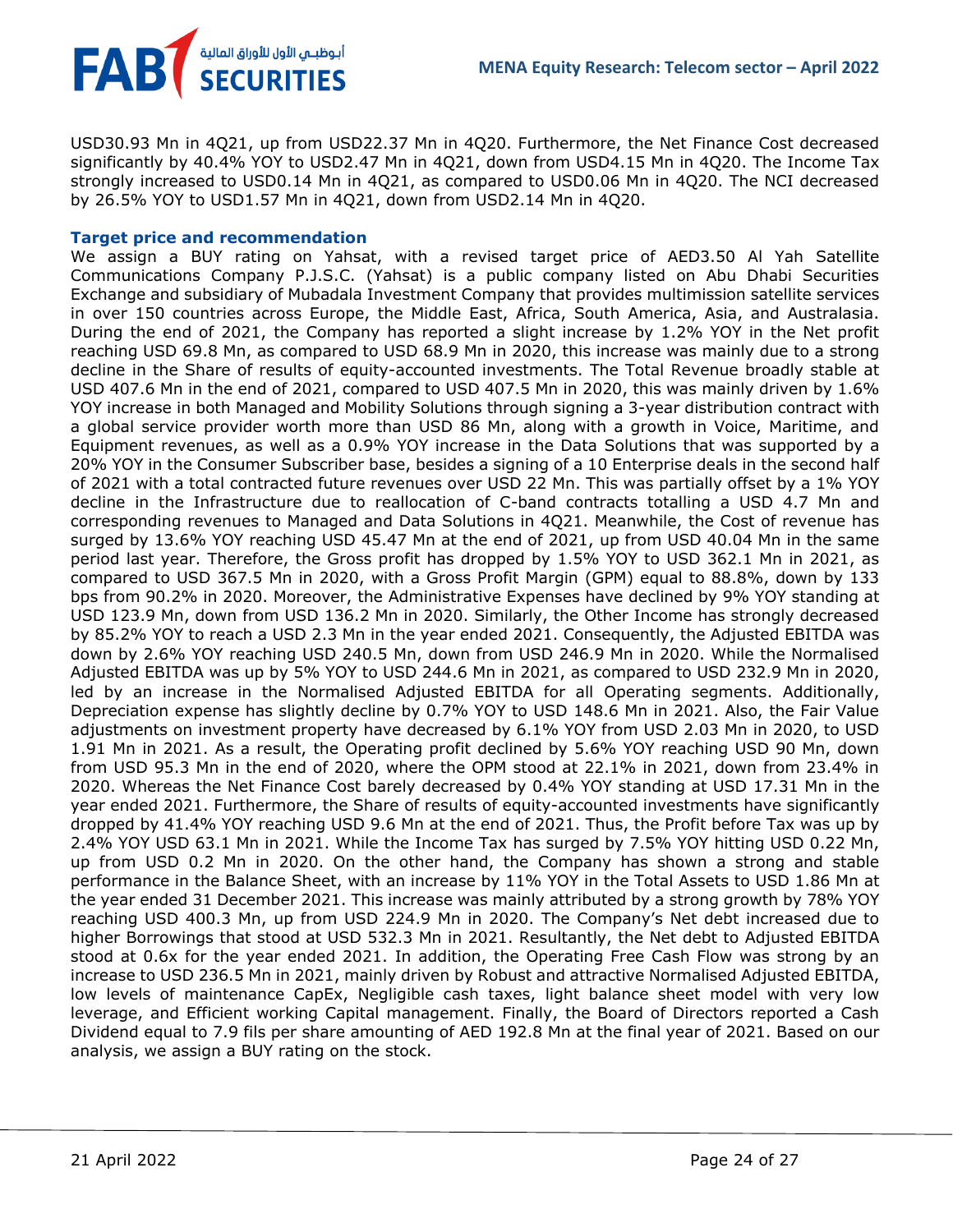#### **Al Yahsat - P&L**

| (USD'000)                       | 1021      | 4021     | 1022F     | YOY Ch    | QOQ Ch | 2021       | 2022F      | YOY Ch    |
|---------------------------------|-----------|----------|-----------|-----------|--------|------------|------------|-----------|
| <b>Total Revenue</b>            | 90,215    | 123,276  | 101,050   | 12.01%    | -18%   | 407,569    | 425,000    | 4.28%     |
| Cost of revenue                 | -4.911    | -22,889  | $-15,764$ | 221%      | -31%   | -45,478    | $-47.609$  | 4.69%     |
| <b>Gross Profit</b>             | 85,304    | 100,387  | 85,286    | 0.0%      | -15%   | 362,091    | 377,391    | 4.23%     |
| Administrative Expenses         | $-31,322$ | -31,548  | $-27,745$ | $-11%$    | $-12%$ | $-123.933$ | $-132.000$ | 6.51%     |
| Other Income                    | 428       | 554      | 505       | 18%       | $-9%$  | 2,323      | 1,700      | $-26.82%$ |
| <b>EBITDA</b>                   | 54,410    | 69,393   | 58,046    | <b>7%</b> | -16%   | 240,481    | 247,091    | 2.75%     |
| Depreciation                    | $-37,011$ | -36,762  | $-37,359$ | $1\%$     | $2\%$  | $-148,590$ | $-149,435$ | $0.57\%$  |
| <b>Operating Profit</b>         | 17,399    | 30,934   | 20,688    | 19%       | -33%   | 89,985     | 96,859     | 7.64%     |
| Net Finance Cost                | $-2.972$  | $-2,472$ | $-2,494$  | -16%      | $1\%$  | $-17,308$  | $-10,956$  | $-36.70%$ |
| Share of results                | -306      | $-3,429$ | $-1,265$  | 313%      | $-63%$ | $-9,589$   | $-5,500$   | $-42.64%$ |
| Income Tax                      | -48       | -137     | -85       | 76%       | $-38%$ | $-215$     | $-281$     | 30.89%    |
| NCI                             | -1,825    | $-1.569$ | $-1,910$  | 5%        | 22%    | -6.889     | $-9.549$   | 38.61%    |
| <b>Profit for Equity owners</b> | 14,073    | 24,896   | 16,844    | 20%       | $-32%$ | 62,873     | 80,122     | 27.43%    |

*FABS Estimate & Co. Data*

#### **Al Yahsat - Margins**

| AED mm            | 1021 | 4021 | 1022F | YOY Ch    | 000 Ch   | 2021 | 2022F | Change  |
|-------------------|------|------|-------|-----------|----------|------|-------|---------|
| Gross Margin      | 95%  | 81%  | 84%   | $-101.56$ | 29.67    | 89%  | 89%   | $-0.44$ |
| Operating margin  | 19%  | 25%  | 20%   | 11.87     | -46.20   | 22%  | 23%   | 7.12    |
| Net Profit margin | 16%  | 20%  | 17%   | 10.70     | $-35.26$ | 15%  | 19%   | 34.26   |

*FABS estimate & Co Data*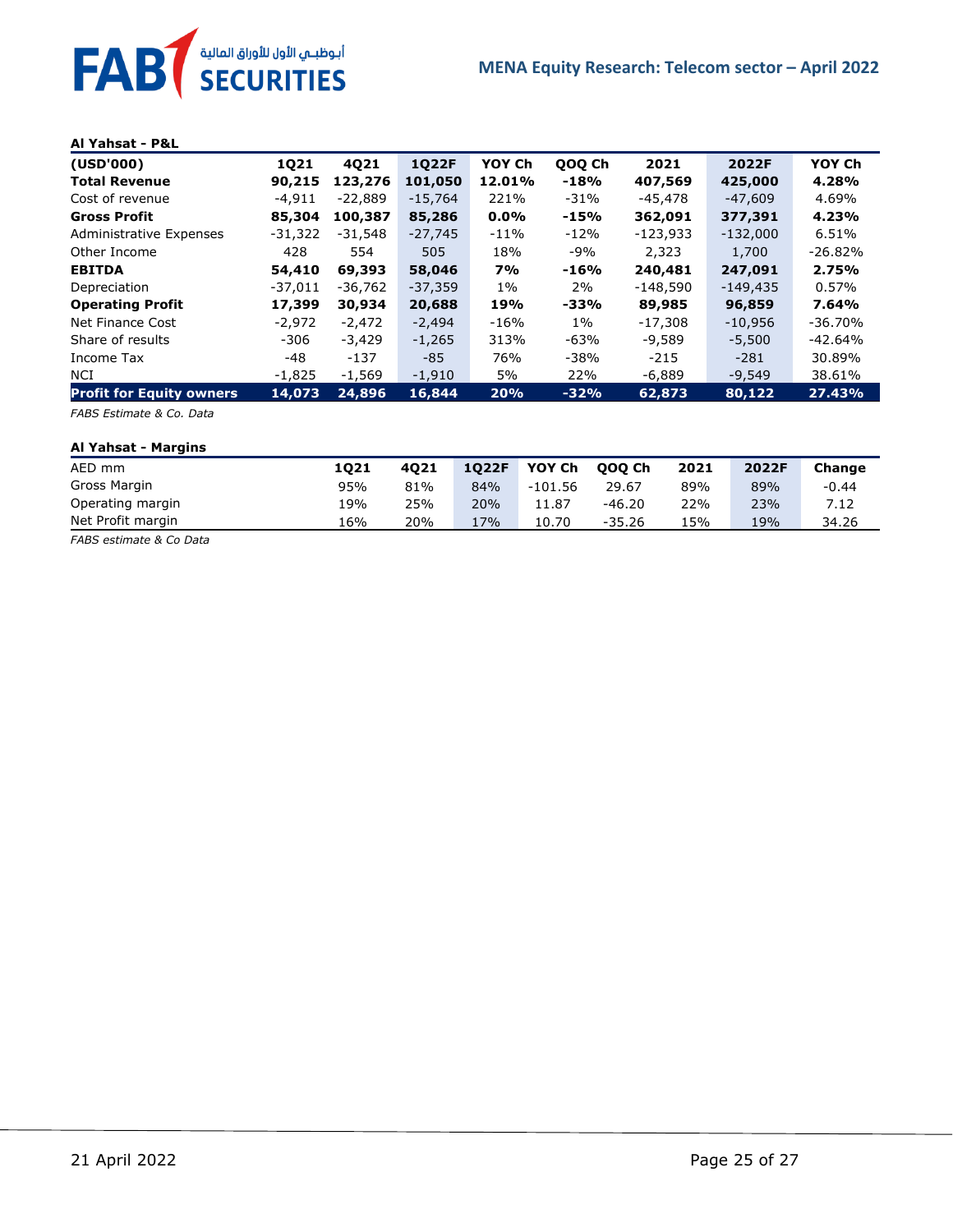

## <span id="page-25-0"></span> **FAB Securities Contacts:**

| <b>Research Analyst</b>            |          |            |                            |
|------------------------------------|----------|------------|----------------------------|
| Ahmad Banihani                     | $+971-2$ | $-6161629$ | ahmad.banihani@Bankfab.com |
|                                    |          |            |                            |
| <b>Sales &amp; Execution</b>       |          |            |                            |
| Trading Desk Abu Dhabi Head Office | $+971-2$ | -6161777   |                            |
|                                    | $+971-4$ | -5659593   |                            |
| <b>Institutional Desk</b>          | $+971-4$ | -5658395   |                            |
| Sales and Marketing                | $+971-2$ | $-6161703$ |                            |
| <b>Customer Service</b>            |          |            |                            |
| Abu Dhabi Office                   | $+971-2$ | $-6161600$ | <b>Online Trading Link</b> |
|                                    |          |            |                            |

## **DISCLAIMER**

This report has been prepared by FAB Securities (FABS), which is authorized by the UAE Securities and Commodities Authority, licensing registration number 604002, and is a member of the Abu Dhabi Securities Exchange and Dubai Financial Market. The information, opinions and materials contained in this report are provided for information purposes only and are not to be used, construed, or considered as an offer or the solicitation of an offer or recommendation to sell or to buy or to subscribe for any investment security or other financial instrument. The information, opinions and material in this report have been obtained and derived from publicly available information and other sources considered reliable without being independently verified for their accuracy or completeness. FABS gives no representation or warranty, express or implied, as to the accuracy and completeness of information and opinions expressed in this report. Opinions expressed are current as of the original publication date appearing on the report only and the information, including the opinions contained herein, are subject to change without notice. FABS is under no obligation to update this report. The investments referred to in this report might not be suitable for all recipients. Recipients should not base their investment decisions on this report and should make their own investigations, and obtain independent advice, as appropriate. Any loss or other consequences arising from the uses of material contained in this report shall be the sole and exclusive responsibility of the recipient and FABS accepts no liability for any such loss or consequence. The value of any investment could fall as well as rise and the investor may receive less than the original amount invested. Some investments mentioned in this report might not be liquid investments, which could be difficult to realise in cash. Some investments discussed in this report could be characterised by high level of volatility, which might result in loss. FABS owns the intellectual property rights and any other material contained in this report. No part of this report may be reproduced, utilised or modified in any form either in whole or in part or by any electronic, mechanical or other means, now known or hereafter invented, including photocopying and recording, or stored in any retrieval system without the prior consent of FABS in writing. While utmost care has been taken to ensure that the information provided is accurate and correct, neither FABS, nor its employees shall, in any way, be responsible for the contents. By accepting this document, the recipient agrees he/she has read the above disclaimer and to be bound by the foregoing limitations/restrictions.